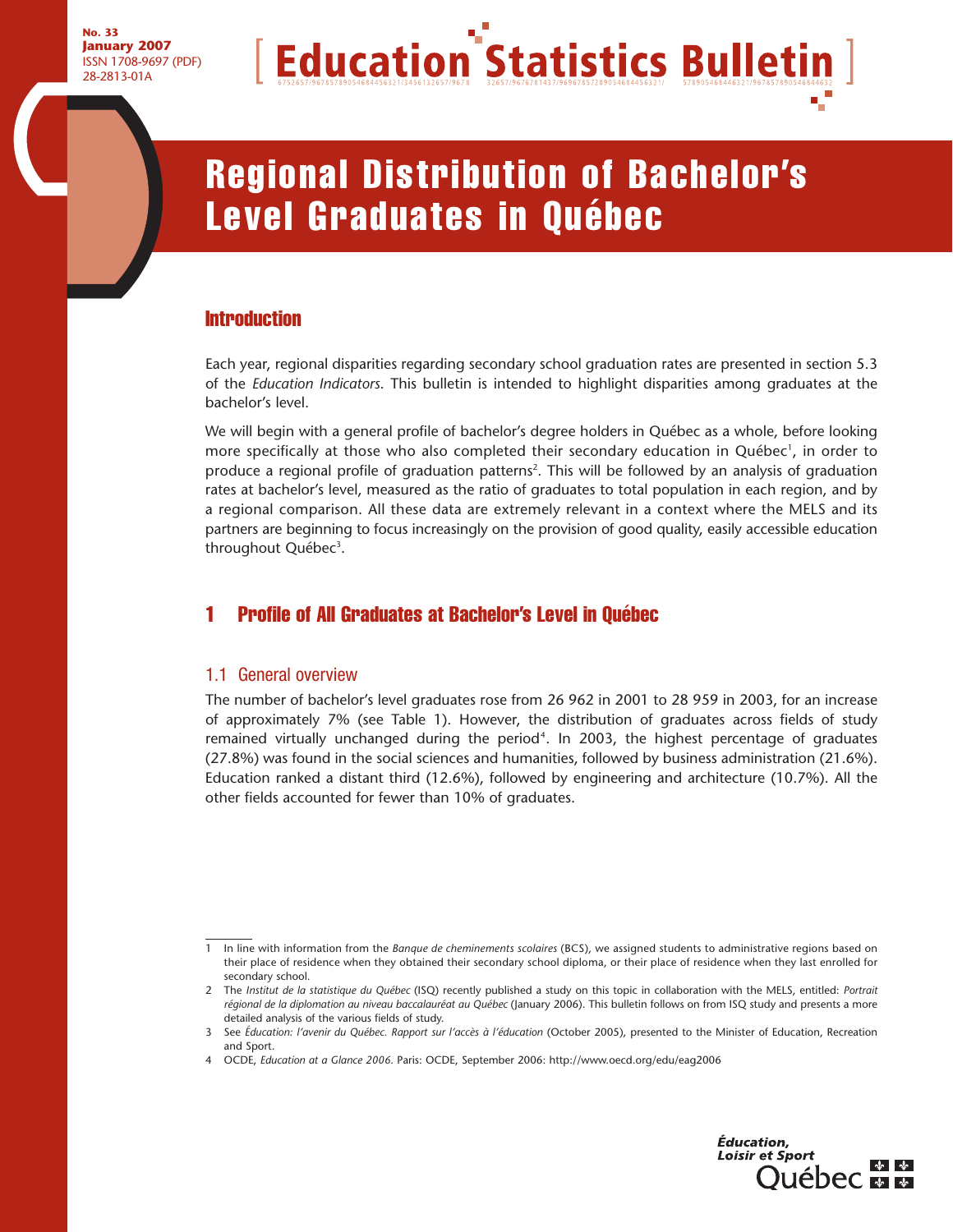| <b>Field of study</b>                   | 2001    |       |         | 2002  | 2003    |       |  |
|-----------------------------------------|---------|-------|---------|-------|---------|-------|--|
|                                         | n       | $\%$  | n       | $\%$  | n       | $\%$  |  |
| <b>Health sciences</b>                  | 2078    | 7.7   | 2 2 3 9 | 8.0   | 2 2 9 2 | 7.9   |  |
| <b>Natural sciences</b>                 | 2 0 5 7 | 7.6   | 2 0 7 0 | 7.4   | 1967    | 6.8   |  |
| <b>Mathematics and computer science</b> | 1 2 8 9 | 4.8   | 1 5 1 5 | 5.4   | 1 4 6 9 | 5.1   |  |
| <b>Engineering and architecture</b>     | 2914    | 10.8  | 2842    | 10.2  | 3 1 0 4 | 10.7  |  |
| Law                                     | 732     | 2.7   | 721     | 2.6   | 703     | 2.4   |  |
| <b>Business administration</b>          | 5436    | 20.2  | 5 6 1 7 | 20.2  | 6 2 4 9 | 21.6  |  |
| <b>Education</b>                        | 3 3 6 7 | 12.5  | 3 6 9 7 | 13.3  | 3 6 6 1 | 12.6  |  |
| <b>Social sciences</b>                  | 1 3 2 2 | 4.9   | 1 3 2 6 | 4.8   | 1458    | 5.0   |  |
| <b>Humanities</b>                       | 7 7 6 7 | 28.8  | 7 8 0 5 | 28.0  | 8 0 5 6 | 27.8  |  |
| <b>Total</b>                            | 26 962  | 100.0 | 27 832  | 100.0 | 28 959  | 100.0 |  |

#### **Table 1 Distribution of graduates at bachelor's level<sup>1</sup> in Québec, by field of study, from 2001 to 2003**

1 Includes all graduates except those who obtained two bachelor's degrees in the same year and those whose field of study could not be determined (e.g. certificates in different fields). Overall, these exclusions account for less than 1% of all graduates. Source: Ministère de l'Éducation, du Loisir et du Sport, Banque des cheminements scolaires, August 2005.

## 1.2 Distribution by gender

In recent years, women have made more progress than men in terms of obtaining bachelor's degrees $^5$ . In 2003, for example, women accounted for 60.7% of all graduates at bachelor's level (see Table 2). Although they formed the majority in virtually every field of study, they were in the minority in mathematics and computer science, and in engineering and architecture. Only in the field of business administration was the gender distribution fairly even (54% women, 46% men).

## **Table 2 Distribution of all graduates at bachelor's level in Québec, by field of study and gender, 2003**

| <b>Field of study</b>               | <b>Total</b> | <b>Men</b> | <b>Women</b> |
|-------------------------------------|--------------|------------|--------------|
|                                     | n            |            | $\%$         |
| <b>Health sciences</b>              | 2 2 9 2      | 21.6       | 78.4         |
| <b>Natural sciences</b>             | 1967         | 39.6       | 60.4         |
| Mathematics and computer science    | 1 4 6 9      | 73.2       | 26.8         |
| <b>Engineering and architecture</b> | 3 1 0 4      | 77.2       | 22.8         |
| Law                                 | 703          | 35.3       | 64.7         |
| <b>Business administration</b>      | 6 2 4 9      | 46.0       | 54.0         |
| <b>Education</b>                    | 3 6 6 1      | 15.9       | 84.1         |
| <b>Social sciences</b>              | 1458         | 20.2       | 79.8         |
| <b>Humanities</b>                   | 8 0 5 6      | 32.6       | 67.4         |
| <b>Total</b>                        | 28 959       | 39.3       | 60.7         |

<sup>5</sup> From 1976 to 2003, graduation rates at bachelor's level increased from 13.1% to 34.4% among women, and from 16.7% to 21.3% among men. See *Education Indicators* (2005 Edition), published by the MELS, document 5.7: <http://www.mels.gouv.qc.ca>.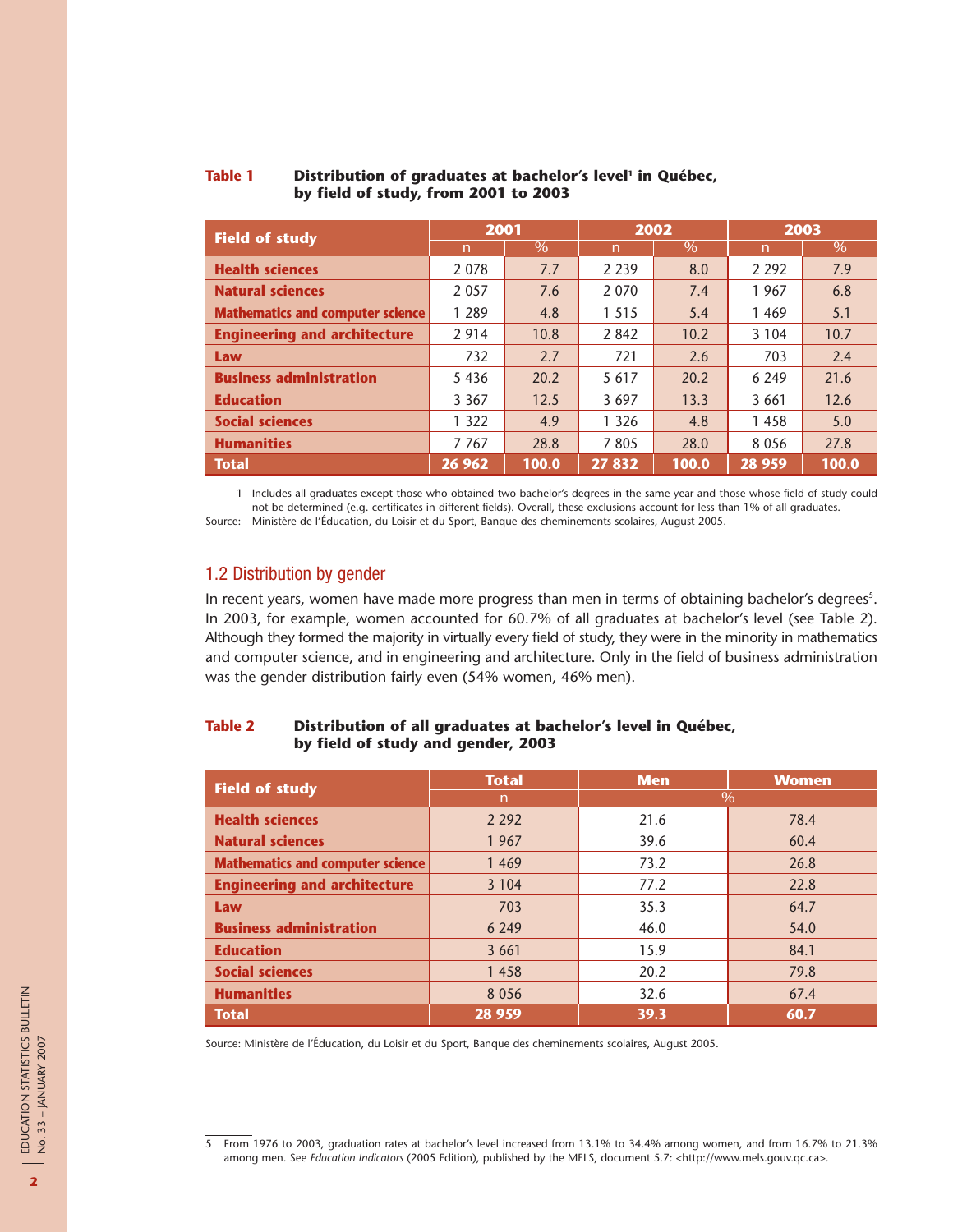## 1.3 Distribution by age category

The average age of bachelor's level graduates in Québec in 2003 was 25.6 years. If we look at the distribution by age category (Table 3), we see that 63.6% of graduates were 24 years of age or under, and only 12.6% were 30 years of age or over. The average age was highest (27.5 years) in the social sciences, where 52.5% of graduates were 24 years of age or under, and nearly 22% were 30 years of age or over. At the other end of the spectrum, the average age was just 23.9 years in the natural sciences, where nearly 78% of graduates were 24 years of age or under, and just 5.5% were 30 years of age or over.

| <b>Field of study</b>               | <b>Total</b> | 24 years<br>of age and<br>under | $25 - 29$<br>years of<br>age | 30 years<br>of age and<br>over | <b>Average</b><br>age |  |  |  |
|-------------------------------------|--------------|---------------------------------|------------------------------|--------------------------------|-----------------------|--|--|--|
|                                     | $\mathsf{n}$ | $\%$                            |                              |                                |                       |  |  |  |
| <b>Health sciences</b>              | 2 2 9 2      | 64.2                            | 21.3                         | 14.5                           | 25.9                  |  |  |  |
| <b>Natural sciences</b>             | 1 9 6 7      | 77.7                            | 16.8                         | 5.5                            | 23.9                  |  |  |  |
| Mathematics and computer science    | 1 4 6 9      | 55.5                            | 25.1                         | 19.4                           | 26.2                  |  |  |  |
| <b>Engineering and architecture</b> | 3 1 0 4      | 63.8                            | 29.9                         | 6.3                            | 24.7                  |  |  |  |
| Law                                 | 703          | 68.7                            | 20.3                         | 11.0                           | 24.9                  |  |  |  |
| <b>Business administration</b>      | 6 2 4 9      | 64.9                            | 23.0                         | 12.1                           | 25.3                  |  |  |  |
| <b>Education</b>                    | 3 6 6 1      | 63.0                            | 26.4                         | 10.5                           | 25.5                  |  |  |  |
| <b>Social sciences</b>              | 1458         | 52.5                            | 25.7                         | 21.9                           | 27.5                  |  |  |  |
| <b>Humanities</b>                   | 8 0 5 6      | 61.8                            | 23.6                         | 14.5                           | 26.1                  |  |  |  |
| <b>Total</b>                        | 28 9 59      | 63.6                            | 24.0                         | 12.6                           | 25.6                  |  |  |  |

## **Table 3 Distribution of all graduates at bachelor's level in Québec, by field of study and age category, 2003**

Source: Ministère de l'Éducation, du Loisir et du Sport, Banque des cheminements scolaires, August 2005.

## 1.4 Distribution by citizenship

Table 4 divides graduates with Canadian citizenship into two categories, namely those from Québec and those from the other Canadian provinces. Canadian citizens living in Québec accounted for nearly 82% of all graduates at bachelor's level in 2003, while Canadian citizens from other provinces and citizens of other countries accounted for 8.3% and 10.1% respectively.

The highest percentage of graduates in 2003 was found in the humanities (40.3% of Canadian graduates from other provinces, compared with 27.2% of graduates from Québec). With regard to graduates from other countries, 22.6% also obtained their degrees in the humanities. However, it was the field of business administration that accounted for the highest number of foreign graduates (37.5%).

There were more graduates from other countries than from Canada in the fields of engineering and architecture, and mathematics and computer science. On the other hand, more Canadians from other provinces graduated in the natural sciences and social sciences.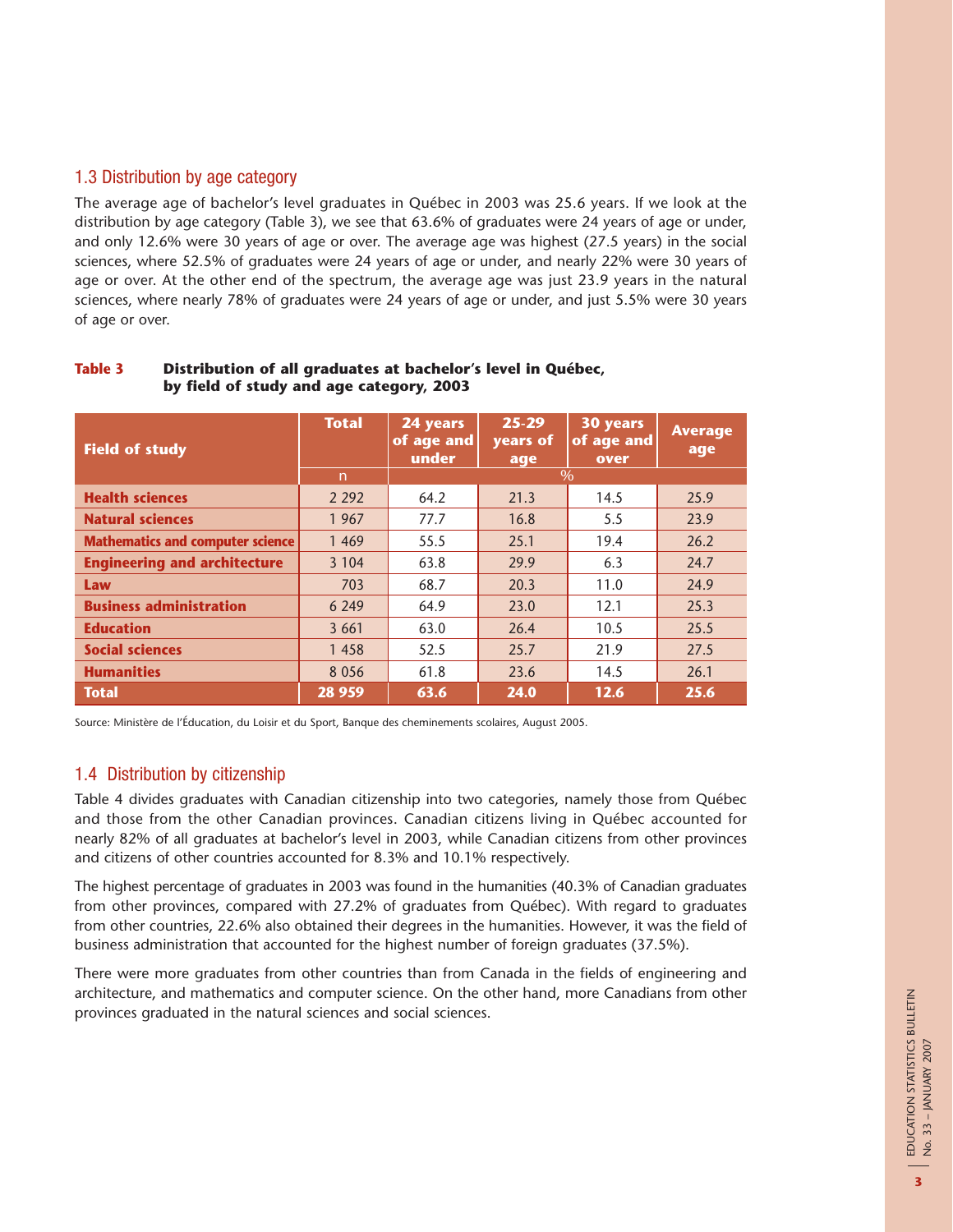#### **Table 4 Distribution (%) of all graduates at bachelor's level in Québec, by field of study and citizenship, 2003**

| <b>Field of study</b>              | <b>Total</b> |        | <b>Canada</b>   | <b>Other countries</b> |  |
|------------------------------------|--------------|--------|-----------------|------------------------|--|
|                                    |              | Québec | Other provinces |                        |  |
| Health sciences                    | 7.9          | 8.3    | 8.3             | 4.8                    |  |
| Natural sciences                   | 6.8          | 6.6    | 9.3             | 6.6                    |  |
| Mathematics and computer science   | 5.1          | 4.8    | 2.6             | 9.5                    |  |
| Engineering and architecture       | 10.7         | 11.0   | 5.3             | 13.2                   |  |
| Law                                | 2.4          | 2.6    | 2.0             | 1.0                    |  |
| <b>Business administration</b>     | 21.6         | 19.8   | 19.3            | 37.5                   |  |
| Education                          | 12.6         | 14.7   | 6.2             | 1.6                    |  |
| Social sciences                    | 5.0          | 5.1    | 6.8             | 3.1                    |  |
| <b>Humanities</b>                  | 27.8         | 27.2   | 40.3            | 22.6                   |  |
| Total                              | 100.0        | 100.0  | 100.0           | 100.0                  |  |
| <b>Distribution by citizenship</b> | 100.0        | 81.6   | 8.3             | 10.1                   |  |

Source: Ministère de l'Éducation, du Loisir et du Sport, Banque des cheminements scolaires, August 2005.

## 1.5 Distribution by region of graduation

Of the 28 959 graduates in 2003 (Table 5), 63.9% earned their bachelor's degree in the Montréal region and 15.4%, in the Capitale-Nationale region. However, taking into account only those who completed their secondary education in Québec (23 400 graduates), 59.6% earned their diploma in the Montréal region and 18% in the Capitale-Nationale region. Among Canadians who did not complete their secondary school studies in Québec, 80.6% obtained their diploma in the Montréal region; this percentage rose to 84.1% among foreign students.

#### **Table 5 Distribution (%) of all graduates at bachelor's level in 2003, according to whether or not they completed their secondary education in Québec,**  by region of graduation<sup>1</sup>

|                                                   | Bas-<br>Saint- | Saquenay-  Capitale- | Lac-Saint-   Nationale   Mauricie |     | <b>Estrie</b> |      | Montréal   Outaouais | Abitibi-<br>Témisca- | <b>Total</b> |
|---------------------------------------------------|----------------|----------------------|-----------------------------------|-----|---------------|------|----------------------|----------------------|--------------|
|                                                   | Laurent        | <b>Jean</b>          |                                   |     |               |      |                      | mingue               | n            |
| Secondary education in Québec                     | 2.1            | 2.7                  | 18.0                              | 5.0 | 9.8           | 59.6 | 2.2                  | 0.7                  | 23 400       |
| Canadian, no secondary education in Québec        | 0.6            | 0.8                  | 4.3                               | 1.1 | 9.8           | 80.6 | 1.7                  | 1.2                  | 2826         |
| Other country, no sececondary education in Québec | 0.1            | 4.2                  | 4.2                               | 0.9 | 3.6           | 84.1 | 2.9                  | 0.0                  | 2 7 3 3      |
| <b>Total</b>                                      | 1.8            | 2.7                  | 15.4                              | 4.2 | 9.2           | 63.9 | $2.2^{\circ}$        | 0.7                  | 28 9 59      |

1 The region of graduation is defined by the main campus of the university that issues the diploma; the region of graduation cannot be established according to the individual who receives the diploma because the computer system does not contain the student's region of residence during the last semester of enrollment that precedes the granting of the diploma.

Source: Ministère de l'Éducation, du Loisir et du Sport, Banque des cheminements scolaires, August 2005.

## 1.6 Distribution by field of study and region of graduation

The distribution of graduates by field of study, shown in Table 1, varies according to the region of graduation (Table 6). In 2003, the Mauricie region produced the highest percentage of graduates in the health sciences with 12.9%, compared with a 7.9% provincial average. In the Capitale-Nationale region, 11.7% of graduates also obtained a diploma in this field.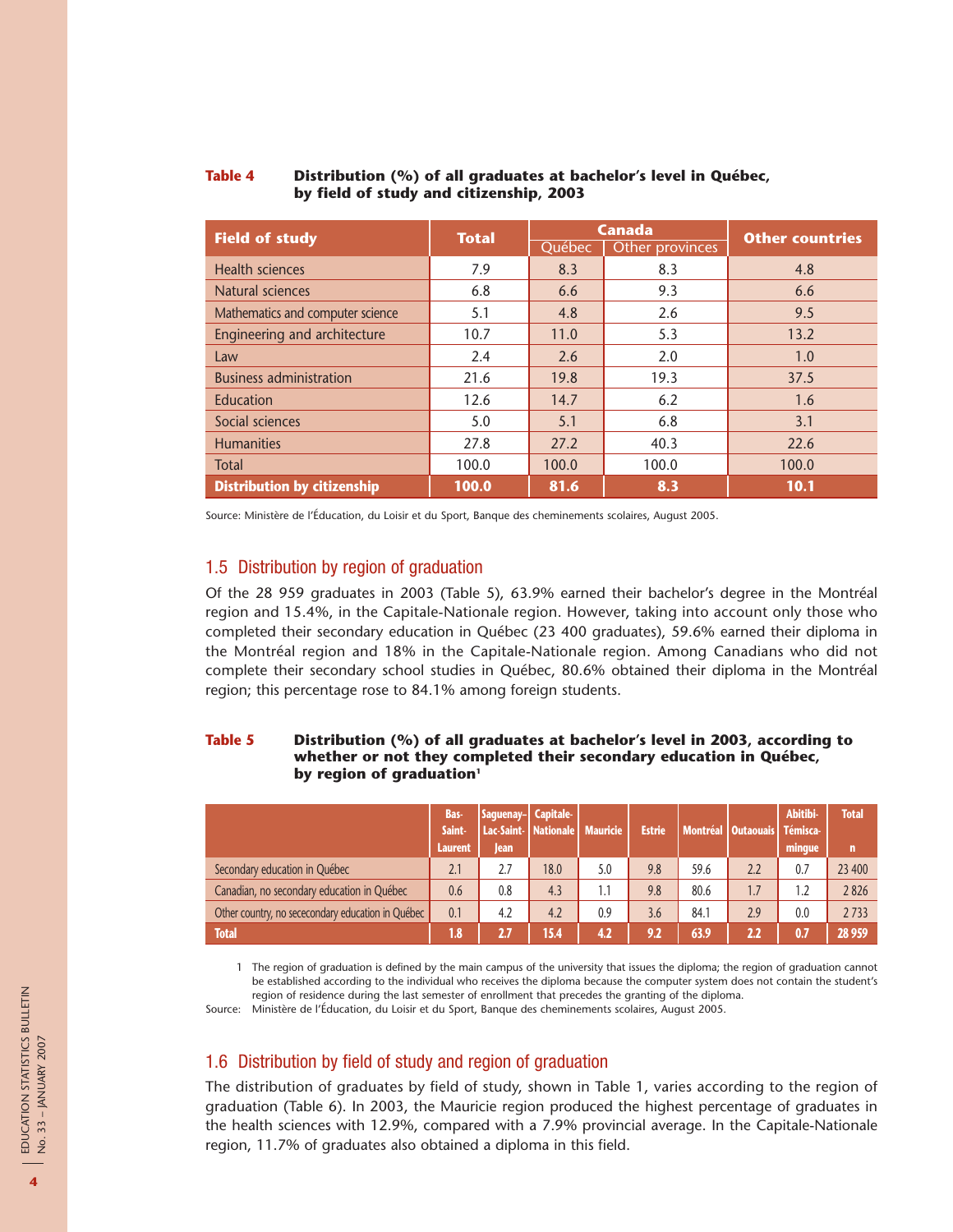While the provincial average of bachelor's level graduates in natural sciences was 6.8%, 10.2% of graduates obtained their diploma in this field in the Capitale-Nationale region. The Estrie and Outaouais regions stand out with approximately 8% of their graduates in mathematics and computer science, compared with 5.1% at the provincial level. Also in the Capitale-Nationale region, 12.3% of graduates earned their diploma in engineering and architecture, compared with an average of 10.7% for all graduates.

Among the regions offering a law program, nearly 5% of graduates in the Estrie region obtained their diploma in this field, compared with 2.4% across the province. In the Outaouais region, 34.1% of graduates obtained a diploma in business administration, compared with an average of 21.6% for all graduates.

While the provincial average was 12.6%, the Bas-Saint-Laurent region registered a 48.4% rate of graduates in education. Also worth mentioning are the Saguenay–Lac-Saint-Jean and Abitibi-Témiscamingue regions, where this rate was 30%. The Abitibi-Témiscamingue region also distinguished itself in the social sciences field, with 32.7% of graduates, while the national average was only 5%. And finally, in the social sciences and humanities fields of study, Montréal, with 30.5%, had the highest percentage of graduates, compared with 27.8% for all graduates in the province.

|                                              | <b>Field of study</b>     |                            |                                               |                                           |     |                                        |                  |                           | <b>Total</b>      |         |
|----------------------------------------------|---------------------------|----------------------------|-----------------------------------------------|-------------------------------------------|-----|----------------------------------------|------------------|---------------------------|-------------------|---------|
| <b>Region</b><br><sub>of</sub><br>graduation | <b>Health</b><br>sciences | <b>Natural</b><br>sciences | <b>Mathematics</b><br>and computer<br>science | <b>Engineering</b><br>and<br>architecture | Law | <b>Business</b><br>adminis-<br>tration | <b>Education</b> | <b>Social</b><br>sciences | <b>Humanities</b> | n       |
| <b>Bas-Saint-Laurent</b>                     | 8.1                       | 6.8                        | $\ddotsc$                                     | 3.1                                       | N/A | 24.6                                   | 48.4             | $\ddotsc$                 | 6.4               | 516     |
| Saguenay-<br><b>Lac-Saint-Jean</b>           | 4.8                       | 3.2                        | 7.1                                           | 7.3                                       | N/A | 29.4                                   | 30.6             | 6.1                       | 11.4              | 770     |
| <b>Capitale-Nationale</b>                    | 11.7                      | 10.2                       | 5.6                                           | 12.3                                      | 3.8 | 12.5                                   | 12.4             | 4.1                       | 27.4              | 4 4 5 2 |
| <b>Mauricie</b>                              | 12.9                      | 2.4                        | 3.8                                           | 6.9                                       | N/A | 17.6                                   | 26.0             | 4.3                       | 26.0              | 1 2 2 5 |
| <b>Estrie</b>                                | 5.2                       | 7.8                        | 7.9                                           | 11.6                                      | 4.9 | 18.5                                   | 17.6             | 3.3                       | 23.3              | 2 6 5 9 |
| <b>Montréal</b>                              | 7.2                       | 6.6                        | 4.6                                           | 11.2                                      | 2.2 | 23.7                                   | 8.9              | 5.3                       | 30.5              | 18 507  |
| <b>Outaouais</b>                             | 9.4                       | N/A                        | 7.9                                           | 1.6                                       | N/A | 34.1                                   | 22.2             | 7.4                       | 17.4              | 631     |
| Abitibi-<br><b>Témiscaminque</b>             | $\ddot{\phantom{a}}$      | N/A                        | $\ddotsc$                                     | $\ddotsc$                                 | N/A | 19.6                                   | 29.1             | 32.7                      | 13.6              | 199     |
| <b>Total</b>                                 | 7.9                       | 6.8                        | 5.1                                           | 10.7                                      | 2.4 | 21.6                                   | 12.6             | 5.0                       | 27.8              | 28 959  |

## **Table 6 Distribution (%) of all graduates at bachelor's level in 2003, by field of study and region of graduation**

.. Percentages are not shown in order to protect the confidentiality of respondents.

N/A It may have been impossible to follow this program in some regions, or there may not have been enough enrollments, or there were no graduates that year.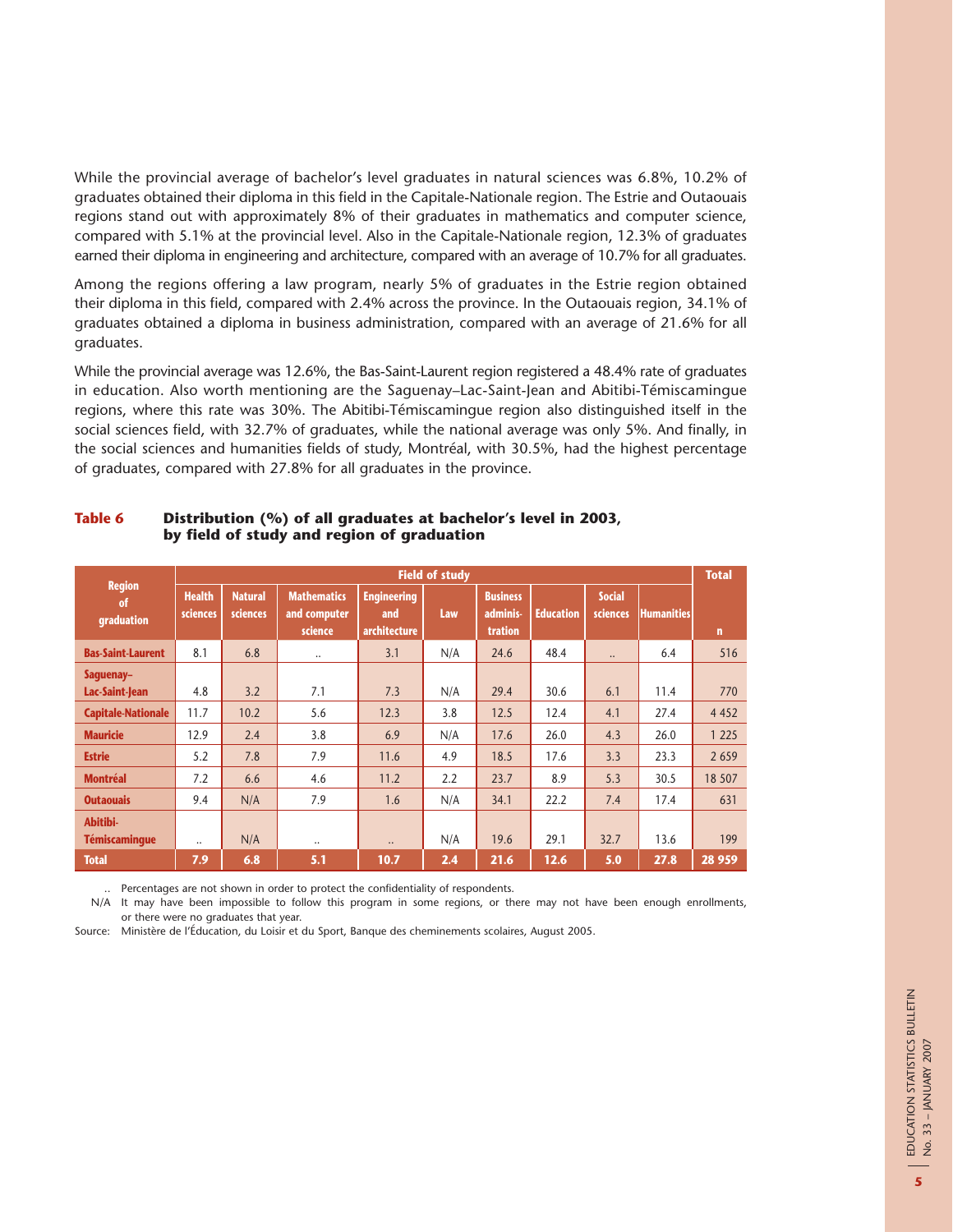## 2. Regional Profile of Graduates at Bachelor's Level Who Completed Their Secondary Education in Québec

## 2.1 General overview

Bachelor's graduates who completed their secondary education in Québec accounted for approximately 81% of all the province's bachelor's level graduates in 2003. Between 2001 and 2003, the number of graduates increased by 6%, from 22 074 to 23 400 (see Table 7). The distribution of graduates by administrative region was similar to the distribution of the population as a whole. In 2003, for example, 22.6% of graduates who completed their secondary education in Québec were from Montréal, 18.1% were from Montérégie and 10.7% were from the Capitale-Nationale region. Percentages varied from 0.3% (Nord-du-Québec) to 6% (Chaudière-Appalaches) for the other regions.

## **Table 7 Distribution of graduates at bachelor's level who completed their secondary education in Québec, by administrative region of origin, from 2001 to 2003**

| <b>Région of origin</b>        | 2001           |                 |                | 2002  | 2003         |               |  |
|--------------------------------|----------------|-----------------|----------------|-------|--------------|---------------|--|
|                                | $\overline{n}$ | $\overline{\%}$ | $\overline{n}$ | $\%$  | $\mathsf{n}$ | $\frac{0}{6}$ |  |
| Québec as a whole <sup>1</sup> | 22 074         | 100.0           | 22 695         | 100.0 | 23 400       | 100.0         |  |
| <b>Bas-Saint-Laurent</b>       | 706            | 3.2             | 710            | 3.1   | 729          | 3.1           |  |
| Saguenay-Lac-Saint-Jean        | 1 0 5 0        | 4.8             | 1 2 1 4        | 5.3   | 1 1 2 6      | 4.8           |  |
| Capitale-Nationale             | 2 3 5 9        | 10.7            | 2 3 8 1        | 10.5  | 2 5 1 2      | 10.7          |  |
| Mauricie                       | 841            | 3.8             | 809            | 3.6   | 812          | 3.5           |  |
| <b>Estrie</b>                  | 807            | 3.7             | 833            | 3.7   | 901          | 3.9           |  |
| Montréal                       | 5 1 8 4        | 23.5            | 5 3 1 7        | 23.4  | 5 2 8 8      | 22.6          |  |
| <b>Outaouais</b>               | 547            | 2.5             | 578            | 2.5   | 588          | 2.5           |  |
| Abitibi-Témiscaminque          | 382            | 1.7             | 388            | 1.7   | 432          | 1.8           |  |
| Côte-Nord                      | 239            | 1.1             | 243            | 1.1   | 300          | 1.3           |  |
| Nord-du-Québec                 | 48             | 0.2             | 58             | 0.3   | 66           | 0.3           |  |
| Gaspésie-Îles-de-la-Madeleine  | 247            | 1.1             | 265            | 1.2   | 229          | 1.0           |  |
| Chaudière-Appalaches           | 1 260          | 5.7             | 1 3 5 5        | 6.0   | 1 407        | 6.0           |  |
| Laval                          | 1 0 3 2        | 4.7             | 999            | 4.4   | 1 1 6 8      | 5.0           |  |
| Lanaudière                     | 886            | 4.0             | 1 0 0 1        | 4.4   | 1 0 2 5      | 4.4           |  |
| Laurentides                    | 996            | 4.5             | 1 0 1 7        | 4.5   | 1 1 2 5      | 4.8           |  |
| Montérégie                     | 4 0 4 8        | 18.3            | 4 1 3 3        | 18.2  | 4 2 4 6      | 18.1          |  |
| Centre-du-Québec               | 546            | 2.5             | 613            | 2.7   | 709          | 3.0           |  |

1 All graduates who completed their secondary education in Québec have been included in the table, even where their administrative region of origin is unknown. They account for less than 5% of the group each year.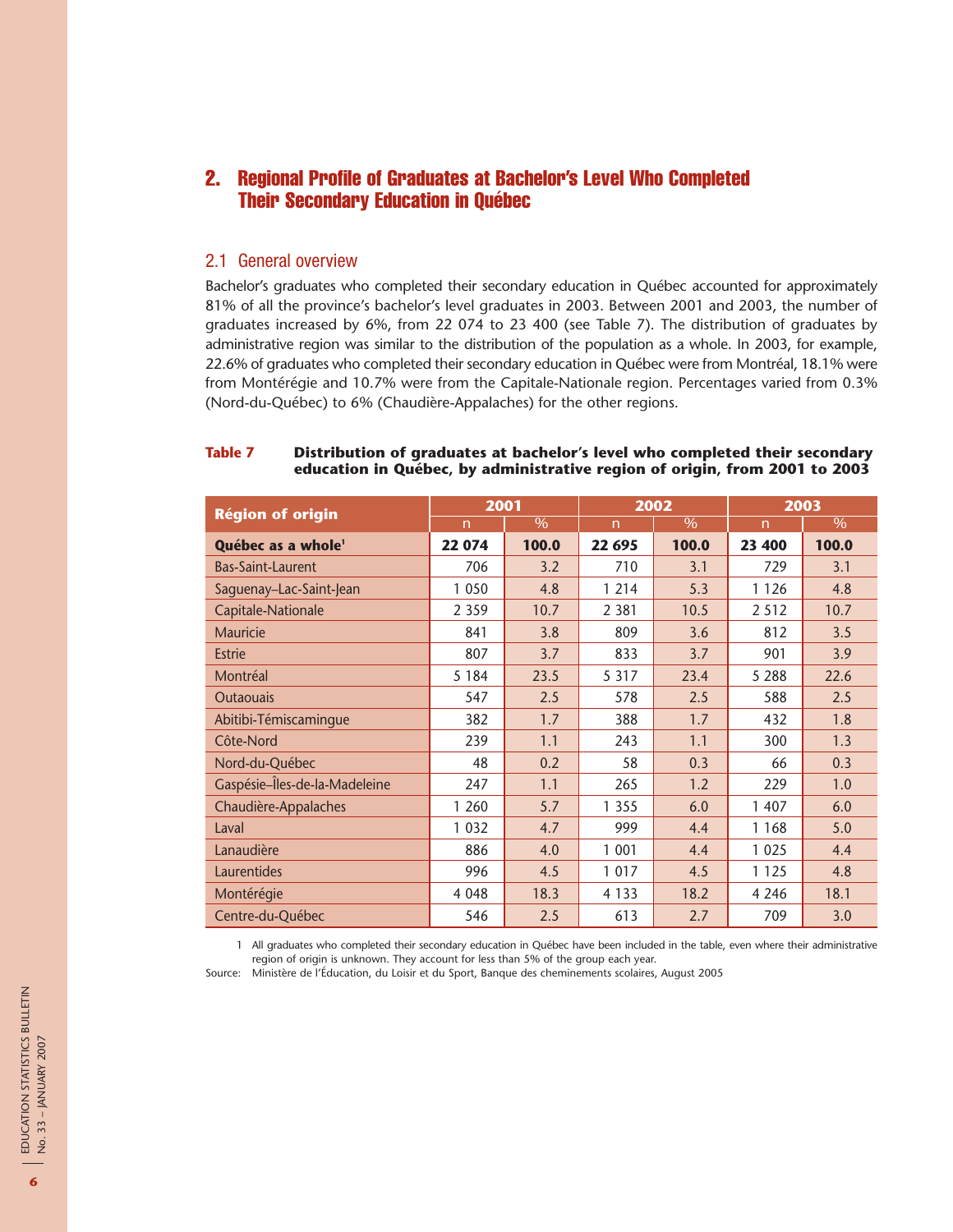## 2.2 Distribution by gender

In 2003, women accounted for 61.7% of all bachelor's level graduates who completed their secondary education in Québec. They also formed the majority of graduates in every administrative region (see Table 8). This was especially true for the more remote regions. For example, 72.9% of all bachelor's level graduates from Gaspésie–Îles-de-la-Madeleine and 72.7% of those from Nord-du-Québec were women, compared with 57.8% for the Montréal region and 61% for the Capitale-Nationale region.

| <b>Région of origin</b>       | <b>Total</b> | <b>Men</b> | <b>Women</b> |
|-------------------------------|--------------|------------|--------------|
|                               | n            |            | $\%$         |
| Québec as a whole             | 23 400       | 38.3       | 61.7         |
| <b>Bas-Saint-Laurent</b>      | 729          | 32.0       | 68.0         |
| Saguenay-Lac-Saint-Jean       | 1 1 2 6      | 38.7       | 61.3         |
| Capitale-Nationale            | 2 5 1 2      | 39.0       | 61.0         |
| Mauricie                      | 812          | 38.7       | 61.3         |
| <b>Estrie</b>                 | 901          | 37.4       | 62.6         |
| Montréal                      | 5 2 8 8      | 42.2       | 57.8         |
| <b>Outaouais</b>              | 588          | 32.0       | 68.0         |
| Abitibi-Témiscamingue         | 432          | 36.1       | 63.9         |
| Côte-Nord                     | 300          | 34.0       | 66.0         |
| Nord-du-Québec                | 66           | 27.3       | 72.7         |
| Gaspésie-Îles-de-la-Madeleine | 229          | 27.1       | 72.9         |
| Chaudière-Appalaches          | 1 407        | 37.5       | 62.5         |
| Laval                         | 1 1 6 8      | 39.2       | 60.8         |
| Lanaudière                    | 1 0 2 5      | 39.2       | 60.8         |
| Laurentides                   | 1 1 2 5      | 36.6       | 63.4         |
| Montérégie                    | 4 2 4 6      | 38.7       | 61.3         |
| Centre-du-Québec              | 709          | 35.7       | 64.3         |

#### **Table 8 Distribution of graduates at bachelor's level who completed their secondary education in Québec, by administrative region of origin and gender, 2003**

Source: Ministère de l'Éducation, du Loisir et du Sport, Banque des cheminements scolaires, August 2005.

## 2.3 Distribution by age category

The average age at graduation for students who completed their secondary education in Québec was 24.4 years in 2003 (see Table 9). This was below the average age for all bachelor's level graduates in 2003 (25.6 years). Graduates from the Nord-du-Québec were the oldest at graduation (27.5 years), whereas those from the Côte-Nord and Chaudière-Appalaches regions were the youngest (24.1 years).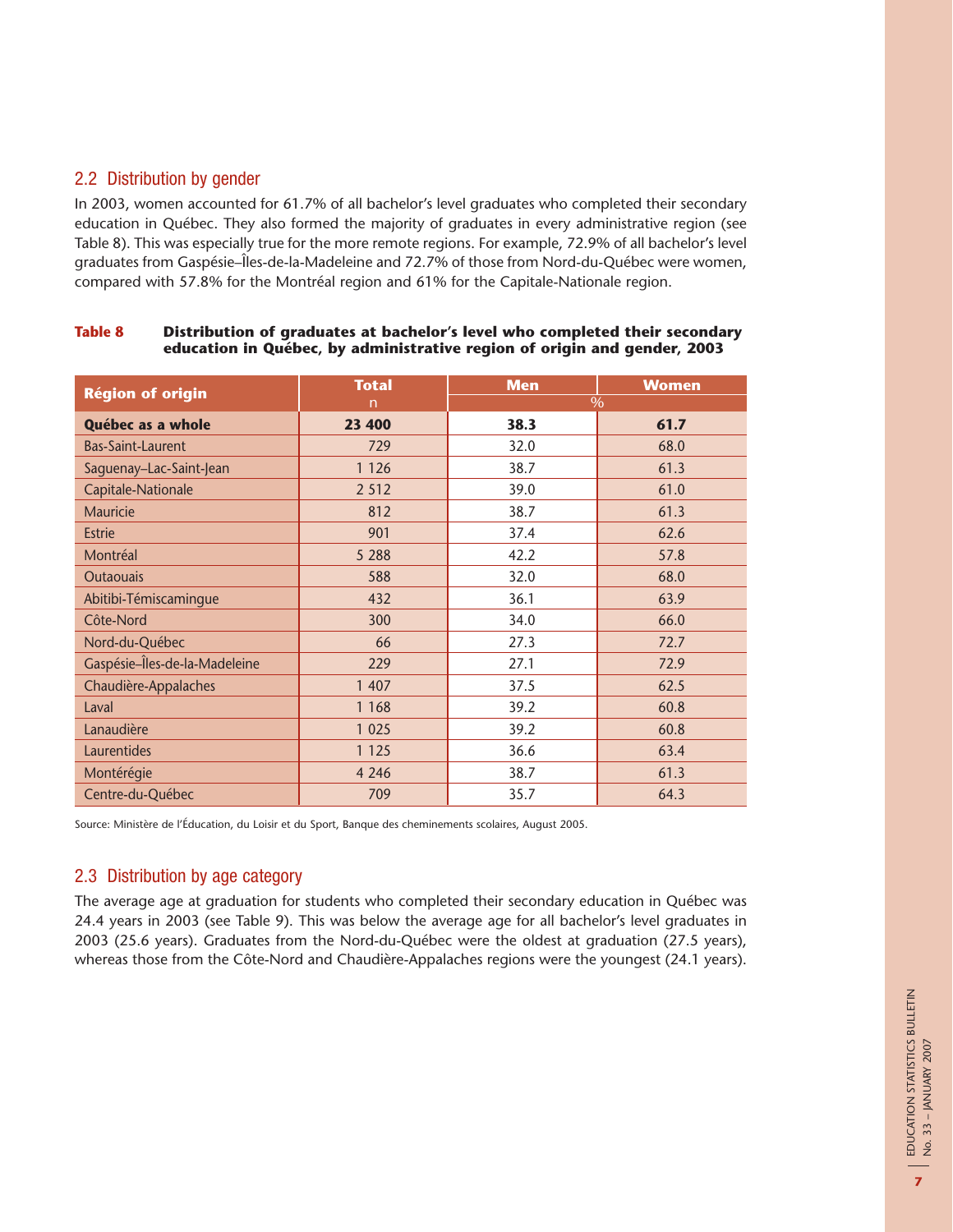#### **Table 9 Distribution of graduates at bachelor's level who completed their secondary education in Québec, by administrative region of origin and age category, 2003**

| <b>Field of study</b>          | <b>Total</b> | 24 years<br>of age and<br>under | $25 - 29$<br>years of<br>age | <b>30 years</b><br>of age and<br>over | <b>Average</b><br>age |
|--------------------------------|--------------|---------------------------------|------------------------------|---------------------------------------|-----------------------|
|                                | n            |                                 |                              | %                                     |                       |
| Québec as a whole <sup>1</sup> | 22 663       | 67.9                            | 25.7                         | 6.5                                   | 24.4                  |
| <b>Bas-Saint-Laurent</b>       | 729          | 71.1                            | 23.0                         | 5.9                                   | 24.3                  |
| Saguenay-Lac-Saint-Jean        | 1 1 2 6      | 69.5                            | 23.5                         | 6.9                                   | 24.4                  |
| Capitale-Nationale             | 2 5 1 2      | 67.8                            | 26.9                         | 5.4                                   | 24.4                  |
| Mauricie                       | 812          | 70.6                            | 24.5                         | 4.9                                   | 24.2                  |
| <b>Estrie</b>                  | 901          | 68.6                            | 25.6                         | 5.8                                   | 24.4                  |
| Montréal                       | 5 2 8 8      | 66.0                            | 26.6                         | 7.4                                   | 24.5                  |
| <b>Outaouais</b>               | 588          | 63.8                            | 27.9                         | 8.3                                   | 24.7                  |
| Abitibi-Témiscamingue          | 432          | 66.0                            | 25.2                         | 8.8                                   | 24.8                  |
| Côte-Nord                      | 300          | 69.7                            | 25.7                         | 4.7                                   | 24.1                  |
| Nord-du-Québec                 | 66           | 57.6                            | 15.2                         | 27.3                                  | 27.5                  |
| Gaspésie-Îles-de-la-Madeleine  | 229          | 69.9                            | 22.3                         | 7.9                                   | 24.6                  |
| Chaudière-Appalaches           | 1 407        | 73.4                            | 22.0                         | 4.6                                   | 24.1                  |
| Laval                          | 1 1 6 8      | 64.8                            | 27.1                         | 8.1                                   | 24.7                  |
| Lanaudière                     | 1 0 2 5      | 69.9                            | 25.7                         | 4.5                                   | 24.2                  |
| Laurentides                    | 1 1 2 5      | 69.4                            | 25.0                         | 5.6                                   | 24.3                  |
| Montérégie                     | 4 2 4 6      | 66.7                            | 26.7                         | 6.5                                   | 24.5                  |
| Centre-du-Québec               | 709          | 71.8                            | 22.7                         | 5.5                                   | 24.2                  |

1 Graduates whose region of origin was unknown have been excluded from the table. Their average age at graduation was 43.7 years, which pushed the average age for Québec as a whole up to 25 years.

Source: Ministère de l'Éducation, du Loisir et du Sport, Banque des cheminements scolaires, August 2005.

## 2.4 Mobility of graduates and the primary language of instruction

Many graduates chose to study in a region located close to their administrative region of origin (Table 10). However, we can see that mobility is higher among graduates from outlying regions.

Graduates from Eastern Québec show a preference for the Capitale-Nationale region. More than 30% of graduates from the Gaspésie–Îles-de-la-Madeleine, Côte-Nord and Bas-Saint-Laurent regions earned their diploma in the Capitale-Nationale region. However, graduates from Saguenay–Lac-Saint-Jean were the exception, as 44.2% obtained their diploma in their administrative region of origin.

The majority of graduates from the Capitale-Nationale and Chaudière-Appalaches regions obtained their diploma in the Capitale-Nationale region. In addition, the majority of graduates from the Mauricie and Estrie regions obtained their diploma in their respective region of origin. The situation is slightly more balanced among graduates from the Centre-du-Québec region, with 28.9% obtaining their diploma in the Montréal region and 30.3% in the Estrie region.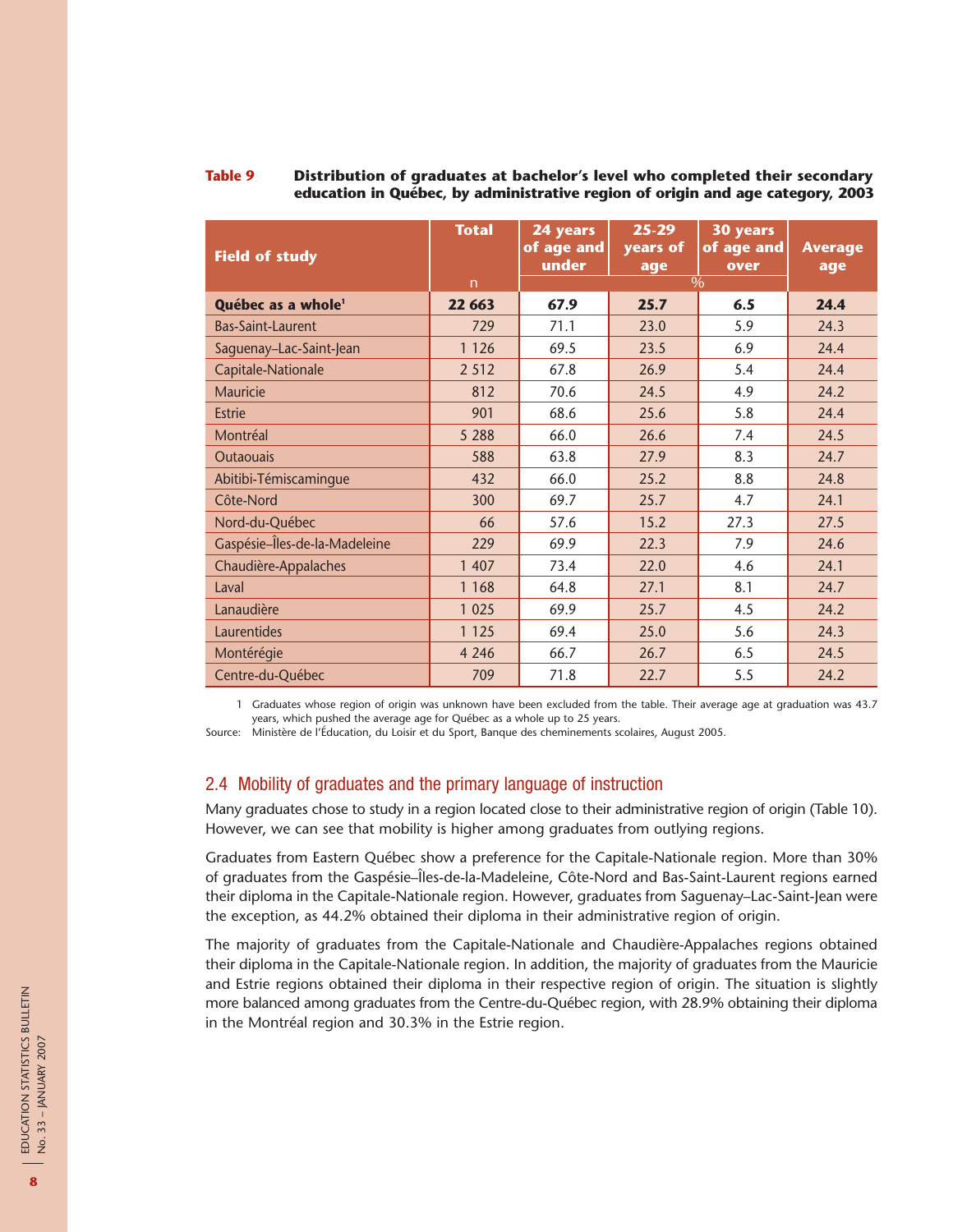The majority (more than 75%) of graduates from the Montérégie, Laval, Lanaudière and Laurentides regions obtained their diplomas in the Montréal region. Moreover, very low mobility is seen among graduates from Montréal, since 95% of them obtained their diploma in their administrative region of origin.

If the Capitale-Nationale region appears to hold a certain attraction for the province's eastern regions, the same holds true for Montréal and the western regions. Among graduates from the Abitibi-Témiscamingue and Nord-du-Québec regions, 28.5% and 27.3% respectively obtained their diploma in the Abitibi-Témiscamingue region, while slightly more than 30% obtained their diploma in the Montréal region. Meanwhile, half of the graduates from the Outaouais obtained their diploma in their region of origin, but 35.2% earned theirs in the Montréal region.

| Table 10 | Region of graduation of graduates at bachelor's level who completed their   |
|----------|-----------------------------------------------------------------------------|
|          | secondary education in Québec (%), by administrative region of origin, 2003 |

|                               | <b>Region of graduation</b> |                      |                  |                 |               |                 |                      |                      |              |
|-------------------------------|-----------------------------|----------------------|------------------|-----------------|---------------|-----------------|----------------------|----------------------|--------------|
| <b>Region of origin</b>       | Bas-                        | Saguenay-            | <b>Capitale-</b> |                 |               |                 |                      | Abitibi-             | <b>Total</b> |
|                               | Saint-                      | Lac-Saint-           | <b>Nationale</b> | <b>Mauricie</b> | <b>Estrie</b> | <b>Montréal</b> | <b>Outaouais</b>     | Témisca-             |              |
|                               | <b>Laurent</b>              | lean                 |                  |                 |               |                 |                      | mingue               | $\mathbf{n}$ |
| Québec as a whole             | 2.1                         | 2.7                  | 18.0             | 5.0             | 9.8           | 59.5            | 2.2                  | 0.7                  | 23 400       |
| Gaspésie-Îles-de-la-Madeleine | 14.8                        | $\ddot{\phantom{0}}$ | 35.8             | 3.1             | 17.5          | 26.6            |                      | 0.0                  | 229          |
| Côte-Nord                     | 5.7                         | 8.3                  | 37.0             | 7.3             | 13.3          | 26.3            | 2.0                  | 0.0                  | 300          |
| <b>Bas-Saint-Laurent</b>      | 26.2                        | $\ddot{\phantom{0}}$ | 34.0             | 2.6             | 9.9           | 25.9            |                      | 0.0                  | 729          |
| Saguenay-Lac-Saint-Jean       | 0.5                         | 44.2                 | 22.9             | 4.8             | 4.4           | 22.3            | 0.9                  | 0.0                  | 1 1 2 6      |
| Capitale-Nationale            | 2.8                         | 0.9                  | 69.7             | 2.9             | 3.9           | 19.1            | 0.6                  | 0.0                  | 2 5 1 2      |
| Chaudière-Appalaches          | 8.2                         | $\ddotsc$            | 57.2             | 3.8             | 13.8          | 15.9            | 0.6                  |                      | 1407         |
| Mauricie                      | $\ddot{\phantom{0}}$        | $\ddotsc$            | 16.4             | 50.9            | 6.7           | 25.0            | $\ddot{\phantom{a}}$ |                      | 812          |
| Centre-du-Québec              | $\ddotsc$                   | $\ddotsc$            | 21.3             | 17.9            | 30.3          | 28.9            | 0.7                  | 0.0                  | 709          |
| <b>Estrie</b>                 | $\ddot{\phantom{0}}$        | $\ddotsc$            | 9.1              | 3.4             | 60.4          | 25.5            | 0.6                  | $\ddotsc$            | 901          |
| Montérégie                    | 0.1                         | 0.3                  | 4.7              | 2.3             | 11.9          | 79.8            | 0.8                  | 0.1                  | 4 2 4 6      |
| Montréal                      | $\ddot{\phantom{a}}$        | $\ddot{\phantom{0}}$ | 1.4              | 0.4             | 2.8           | 95.0            | 0.3                  | 0.0                  | 5 2 8 8      |
| Laval                         | $\ddot{\phantom{a}}$        | $\ddotsc$            | 2.1              | 1.8             | 3.3           | 92.0            | 0.7                  | 0.0                  | 1 1 68       |
| Lanaudière                    |                             | 0.0                  | 5.0              | 11.8            | 6.8           | 76.1            | 0.0                  | $\ddot{\phantom{0}}$ | 1025         |
| Laurentides                   | $\ddot{\phantom{0}}$        | $\ddotsc$            | 4.3              | 2.7             | 6.8           | 83.3            | 2.1                  | $\ddot{\phantom{a}}$ | 1 1 2 5      |
| <b>Outaouais</b>              | $\ddot{\phantom{a}}$        | $\ddot{\phantom{0}}$ | 5.4              | 1.2             | 7.7           | 35.2            | 50.0                 | 0.0                  | 588          |
| Abitibi-Témiscaminque         |                             | $\ddotsc$            | 18.8             | 2.5             | 8.3           | 33.1            | 6.7                  | 28.5                 | 432          |
| Nord-du-Québec                | 0.0                         | $\ddot{\phantom{0}}$ | 16.7             |                 | 12.1          | 31.8            |                      | 27.3                 | 66           |

Percentages are not shown in order to protect the confidentiality of respondents.

Note: The order of the regions of origin is listed east to west across the province.

Source: Ministère de l'Éducation, du Loisir et du Sport, Banque des cheminements scolaires, August 2005

Two things appear to distinguish graduates from the Montréal region: low mobility and language of instruction (Table 11). While 79.4% of all graduates chose French as the language of instruction, the level drops to 46.3% for graduates from Montréal. This percentage is clearly different from graduates coming from other regions.

**9**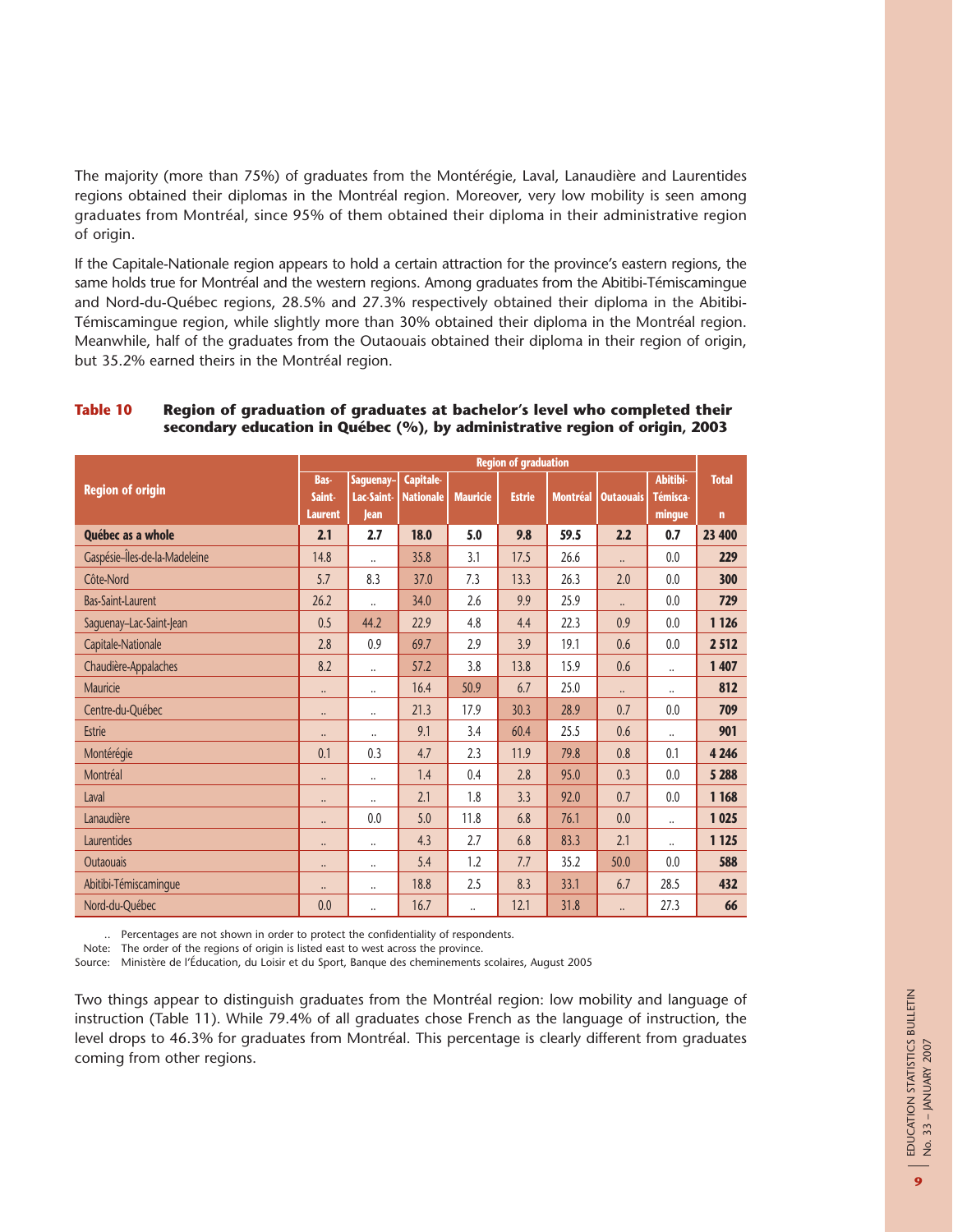#### **Table 11 Primary language of instruction chosen by graduates at bachelor's level who completed their secondary education in Québec, by administrative region of origin, 2003**

|                               | <b>Language of instruction</b> | <b>Total</b>  |                |                |              |
|-------------------------------|--------------------------------|---------------|----------------|----------------|--------------|
| <b>Region of origin</b>       |                                | <b>French</b> |                | <b>English</b> |              |
|                               | $\overline{n}$                 | $\%$          | $\overline{n}$ | $\%$           | $\mathsf{n}$ |
| Québec as a whole             | 18 5 85                        | 79.4          | 4815           | 20.6           | 23 400       |
| <b>Bas-Saint-Laurent</b>      | 706                            | 96.8          | 23             | 3.2            | 729          |
| Saguenay-Lac-Saint-Jean       | 1 0 9 9                        | 97.6          | 27             | 2.4            | 1 1 2 6      |
| Capitale-Nationale            | 2 3 7 9                        | 94.7          | 133            | 5.3            | 2 5 1 2      |
| Mauricie                      | 779                            | 95.9          | 33             | 4.1            | 812          |
| <b>Estrie</b>                 | 796                            | 88.3          | 105            | 11.7           | 901          |
| Montréal                      | 2 4 4 6                        | 46.3          | 2 8 4 2        | 53.7           | 5 2 8 8      |
| <b>Outaouais</b>              | 541                            | 92.0          | 47             | 8.0            | 588          |
| Abitibi-Témiscaminque         | 415                            | 96.1          | 17             | 3.9            | 432          |
| Côte-Nord                     | 281                            | 93.7          | 19             | 6.3            | 300          |
| Nord-du-Québec                | 58                             | 87.9          | 8              | 12.1           | 66           |
| Gaspésie-Îles-de-la-Madeleine | 214                            | 93.4          | 15             | 6.6            | 229          |
| Chaudière-Appalaches          | 1 3 6 2                        | 96.8          | 45             | 3.2            | 1 407        |
| Laval                         | 891                            | 76.3          | 277            | 23.7           | 1 1 6 8      |
| Lanaudière                    | 936                            | 91.3          | 89             | 8.7            | 1 0 2 5      |
| Laurentides                   | 967                            | 86.0          | 158            | 14.0           | 1 1 2 5      |
| Montérégie                    | 3 3 8 2                        | 79.7          | 864            | 20.3           | 4 2 4 6      |
| Centre-du-Québec              | 668                            | 94.2          | 41             | 5.8            | 709          |

Source: Ministère de l'Éducation, du Loisir et du Sport, Banque des cheminements scolaires, August 2005.

## 2.5 Distribution by first language and language of instruction

The particular situation of Montréal, as shown in the preceding section, is the product of several factors. The first of these is the supply of universities; two of Québec's three English-speaking universities are located on the Island of Montréal. The second is Montréal's highly distinctive linguistic profile.

Virtually all bachelor's level graduates in 2003 who were from regions other than Montréal (85%) had French as their first language $6$  (see Table 11), a percentage that tended to increase the further away the region was from Montréal. On the other hand, less than half the graduates from the Montréal region (48%) had French as their first language and more than a third (34.2%) had English as their first language. The weight of Montréal's large English-speaking population therefore tends inevitably to increase the likelihood of graduating from an English-speaking university.

<sup>6</sup> First language declared at secondary school, either in the year in which the secondary school diploma was obtained, or in the last year in which the student was enrolled in secondary school.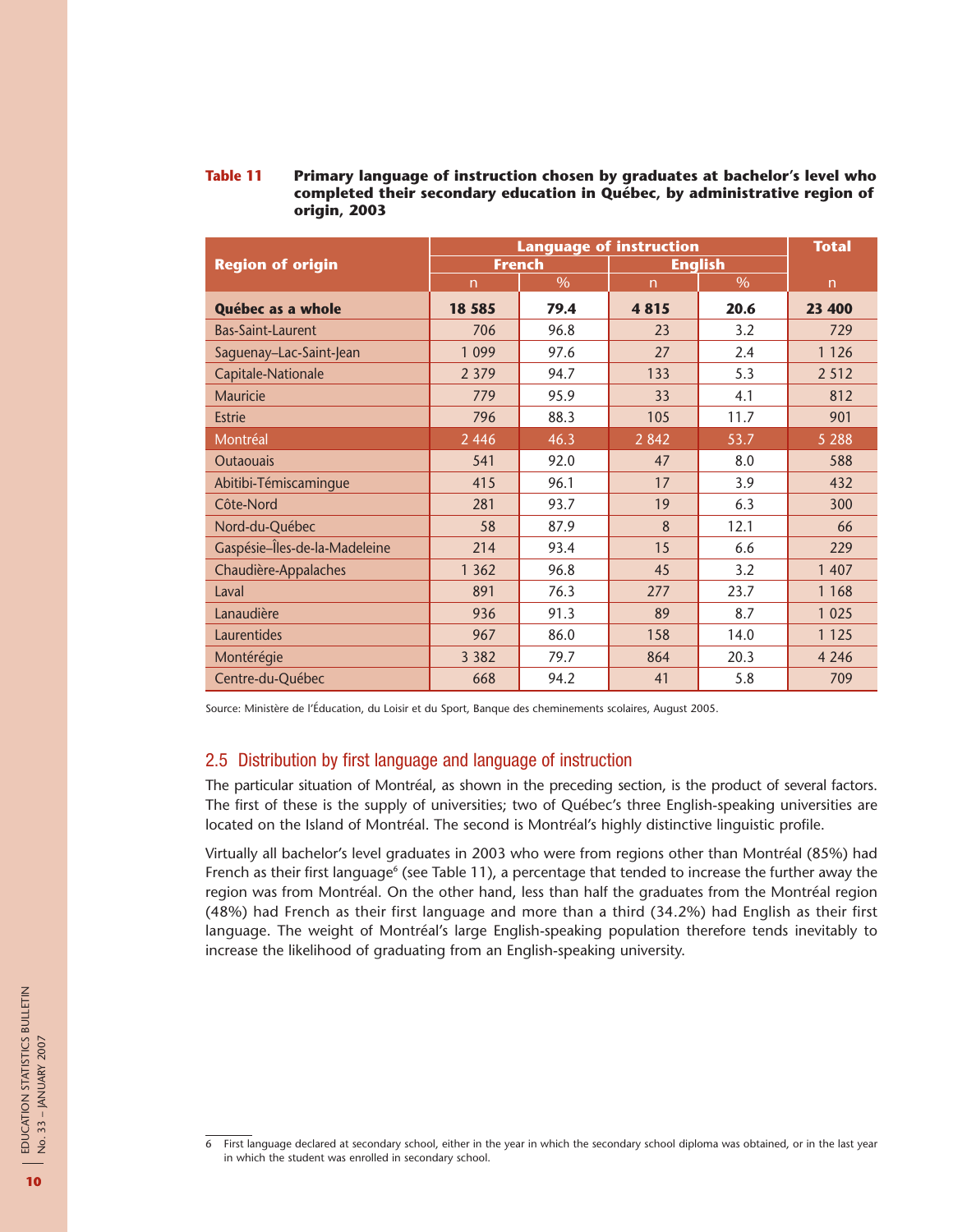## **Table 12 Distribution of graduates at bachelor's level who completed their secondary education in Québec, by administrative region of origin and first language declared at secondary school, 2003**

|                                             | <b>Total</b> | <b>Language of origin</b> |                |              |  |  |
|---------------------------------------------|--------------|---------------------------|----------------|--------------|--|--|
| <b>Region of origin</b>                     |              | <b>French</b>             | <b>English</b> | <b>Other</b> |  |  |
|                                             | n            | $\%$                      | $\%$           | $\%$         |  |  |
| Eastern Québec <sup>1</sup>                 | 2 3 8 4      | 98.6                      | 1.1            | 0.3          |  |  |
| Capitale-Nationale and Chaudière-Appalaches | 3 9 1 9      | 98.2                      | 1.0            | 0.8          |  |  |
| Mauricie and Centre-du-Québec               | 1 5 2 1      | 99.1                      | 0.5            | 0.4          |  |  |
| <b>Estrie</b>                               | 901          | 92.8                      | 5.8            | 1.4          |  |  |
| Montérégie                                  | 4 2 4 6      | 85.4                      | 10.5           | 4.1          |  |  |
| Montréal                                    | 5 2 8 8      | 48.0                      | 34.2           | 17.8         |  |  |
| Laval, Lanaudière and Laurentides           | 3 3 1 8      | 88.5                      | 7.0            | 4.5          |  |  |
| North-western Québec <sup>2</sup>           | 1 086        | 94.5                      | 3.3            | 2.2          |  |  |
| Québec as a whole                           | 23 400       | 82.7                      | 11.5           | 5.8          |  |  |

1 Includes Bas-Saint-Laurent, Saguenay–Lac-Saint-Jean, Côte-Nord and Gaspésie–Îles-de-la-Madeleine.

2 Includes Nord-du-Québec, Abitibi-Témiscamingue and Outaouais.

Source: Ministère de l'Éducation, du Loisir et du Sport, Banque des cheminements scolaires, August 2005.

In 2003, the percentage of bachelor's level graduates whose first language was not French or English (allophones) was much higher in the Montréal region than elsewhere in Québec, accounting for slightly over one graduate in every six (17.8%). Table 12 shows that more allophone students from the Montréal region choose to study in English compare to their counterparts from other regions (60.9% versus 50.6%).

Of the graduates from the Montréal region who declared French as their first language, approximately four-fifths (80.6%) studied in French at university. This means that 19.4% of French-speaking graduates from the Montréal area elected to study in English – well above the average of 5.4% for the other regions of Québec. French-speakers from the Montréal region therefore behave differently from their counterparts elsewhere in Québec, and this, too, makes it more likely for them to graduate from an English-speaking university.

#### **Table 13 Distribution of graduates at bachelor's level who completed their secondary education in Québec, by first language declared at secondary school and language of instruction at university, 2003**

|                                               | <b>Total</b>   | <b>Language of instruction</b>  |      |                |      |
|-----------------------------------------------|----------------|---------------------------------|------|----------------|------|
| <b>Language of origin</b>                     |                | <b>English</b><br><b>French</b> |      |                |      |
|                                               | $\overline{n}$ | n.                              | $\%$ | $\overline{n}$ | $\%$ |
| <b>Montréal region</b>                        | 5 2 8 8        | 2446                            | 46.3 | 2842           | 53.7 |
| French                                        | 2 5 3 6        | 2 0 4 4                         | 80.6 | 492            | 19.4 |
| English                                       | 1811           | 34                              | 1.9  | 1 777          | 98.1 |
| Other                                         | 941            | 368                             | 39.1 | 573            | 60.9 |
| <b>Québec as a whole</b> (excluding Montréal) | 18 112         | 16 139                          | 89.1 | 1973           | 10.9 |
| French                                        | 16 807         | 15 894                          | 94.6 | 913            | 5.4  |
| English                                       | 886            | 38                              | 4.3  | 848            | 95.7 |
| Other                                         | 419            | 207                             | 49.4 | 212            | 50.6 |
| Québec as a whole                             | 23 400         | 18 5 85                         | 79.4 | 4815           | 20.6 |
| French                                        | 19 343         | 17935                           | 92.7 | 1 4 0 5        | 7.3  |
| English                                       | 2 6 9 7        | 72                              | 2.7  | 2 6 2 5        | 97.3 |
| Other                                         | 1 3 6 0        | 575                             | 42.3 | 785            | 57.7 |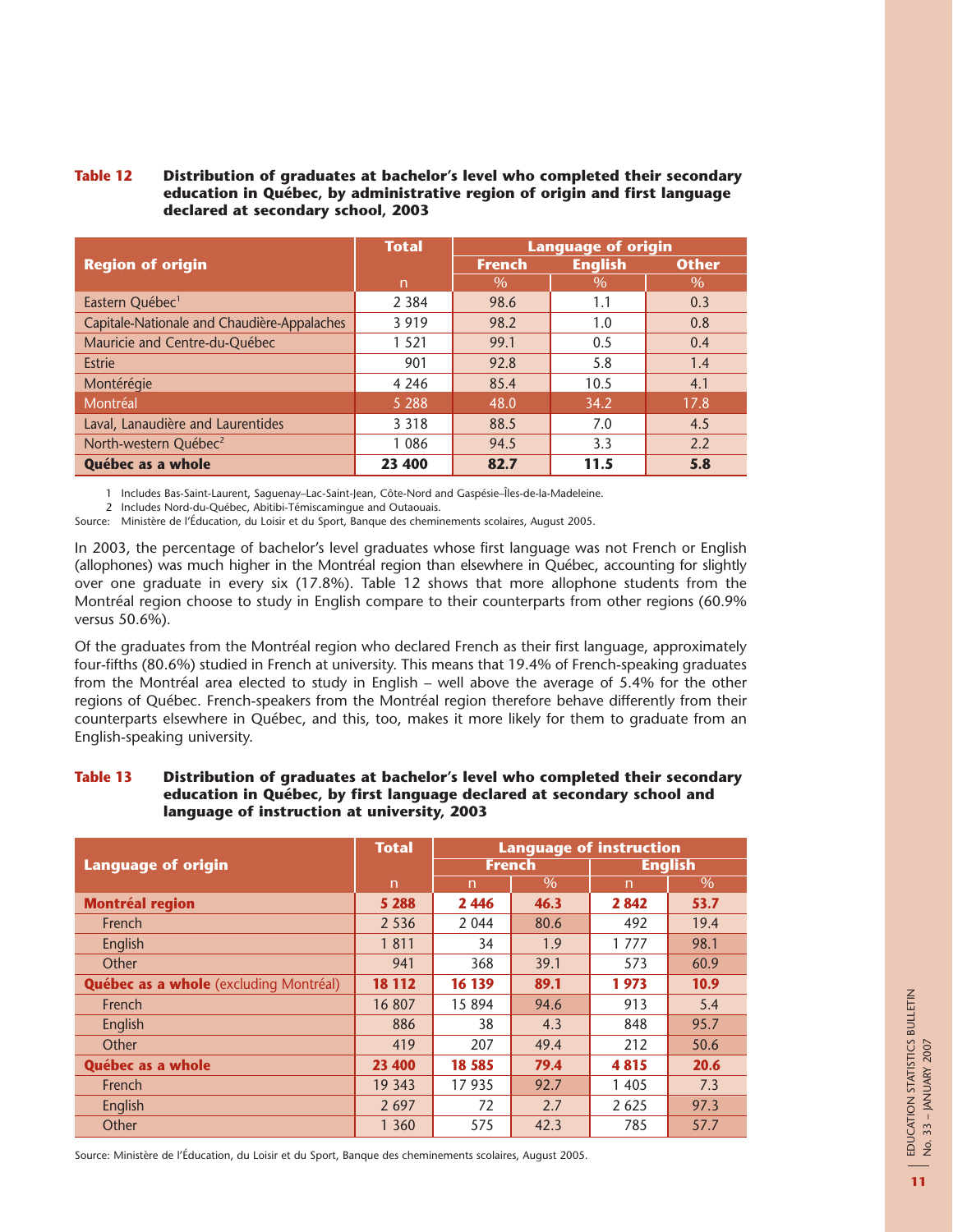## 2.6 Distribution by field of study

In Québec, health sciences account for 8.3% of all bachelor's degrees obtained by students who completed their secondary education in Québec, although the situation in the individual regions varies considerably (see Figure 1). For example, 11.4% of bachelor's level graduates from Gaspésie–Îles-de-la-Madeleine and 10.1% of those from the Estrie obtained their degrees in the field of health sciences, compared with just 6.7% of graduates from the Montréal region.

Together, natural sciences, mathematics and computer science, engineering and architecture accounted for nearly 23% of the province's graduates. The figure was slightly higher in the Capitale-Nationale and Côte-Nord regions, at 26%, and also in the Montréal region, at 25%. On the other hand, only 13.6% of graduates from the Nord-du-Québec region and 17.5% of those from Gaspésie–Îles-de-la-Madeleine obtained their degrees in one of these fields.

Education, social sciences and the humanities accounted for 46.3% of all bachelor's degrees in 2003. The figure was over 50% in certain regions, including Bas-Saint-Laurent, Abitibi-Témiscamingue, Norddu-Québec and Gaspésie–Îles-de-la-Madeleine, and somewhat lower in the Montréal region (41.2%) and the Laval region (42.2%).

Law and business administration accounted for approximately 23% of the province's graduates. The percentage was highest in the Montréal region, with 27.3%, and in Laval, with 25.7%. However, the further away a region is located from Montréal, the fewer the number of graduates in these two fields. For example, only 12.1% of graduates from Nord-du-Québec, 15.3% of those from the Côte-Nord region and 15.9% of those from Bas-Saint-Laurent obtained their degrees in law or business administration. The percentage was also below 20% in the Gaspésie–Îles-de-la-Madeleine, Saguenay–Lac-Saint-Jean, Capitale-Nationale, Mauricie and Abitibi-Témiscamingue regions.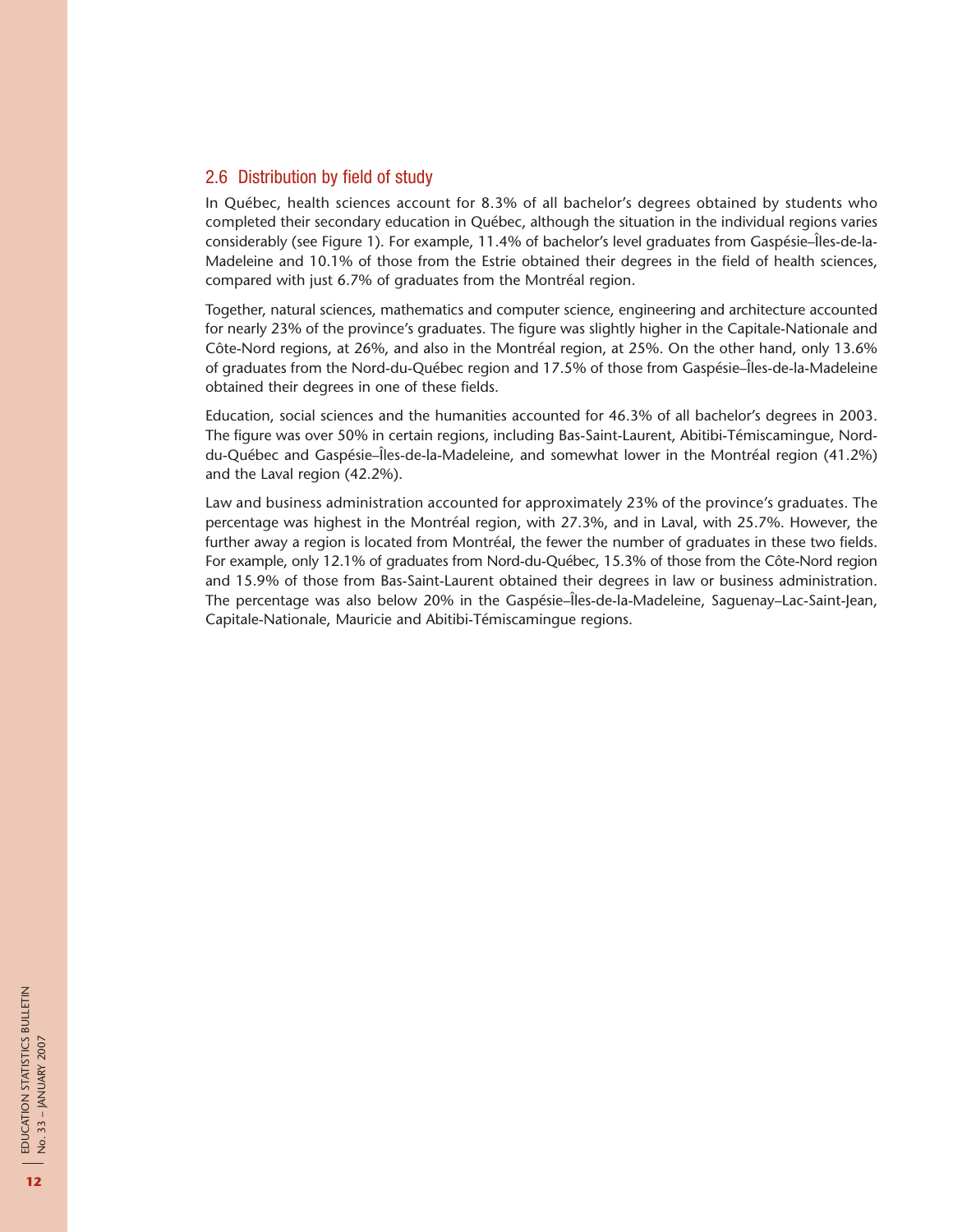#### **Figure 1 Distribution of graduates at bachelor's level (%) who completed their secondary education in Québec, by administrative region of origin and field of study, 2003**



Source: Ministère de l'Éducation, du Loisir et du Sport, Banque des cheminements scolaires, August 2005.

# 3 Graduation Rates by Administrative Region of Origin

In the previous section we examined the profile of graduates based on different variables, and also measured their regional weighting as a percentage of all graduates in Québec. This latter measure, however, does not reflect the relative importance of a region's graduates as a percentage of its total population. The graduation rate for a region offers a better basis for inter-regional comparison because the number of graduates is shown as a ratio of the regional population<sup>7</sup>. It indicates the number of people who obtained bachelor's degrees for every 100 people in a given region who completed their secondary education in Québec. Table 13 shows graduation rates for the various regions of Québec in 2001 and 2003.

The graduation rate compares the number of graduates per age group with the total population by age group. This method, based on a summation of rates by age group, was used to calculate most of the indicators in Chapter 5 of the *Education Indicators*. At secondary level, the indicator is calculated for Québec as a whole and for each administrative region. At higher education level, it is calculated only for Québec as a whole, due to a lack of information on administrative regions. Since 2000, however, every student is assigned a permanent code at secondary school which remains unchanged throughout his or her academic career. It is therefore possible to identify the administrative region in which students completed their secondary studies. Therefore, by comparing the number of bachelor's level graduates in a given year by age and by year of completion of secondary studies, or the last year at secondary school, with the total population of the region, also by age and by year of completion of secondary studies, it is possible to obtain the graduation rate at bachelor's level.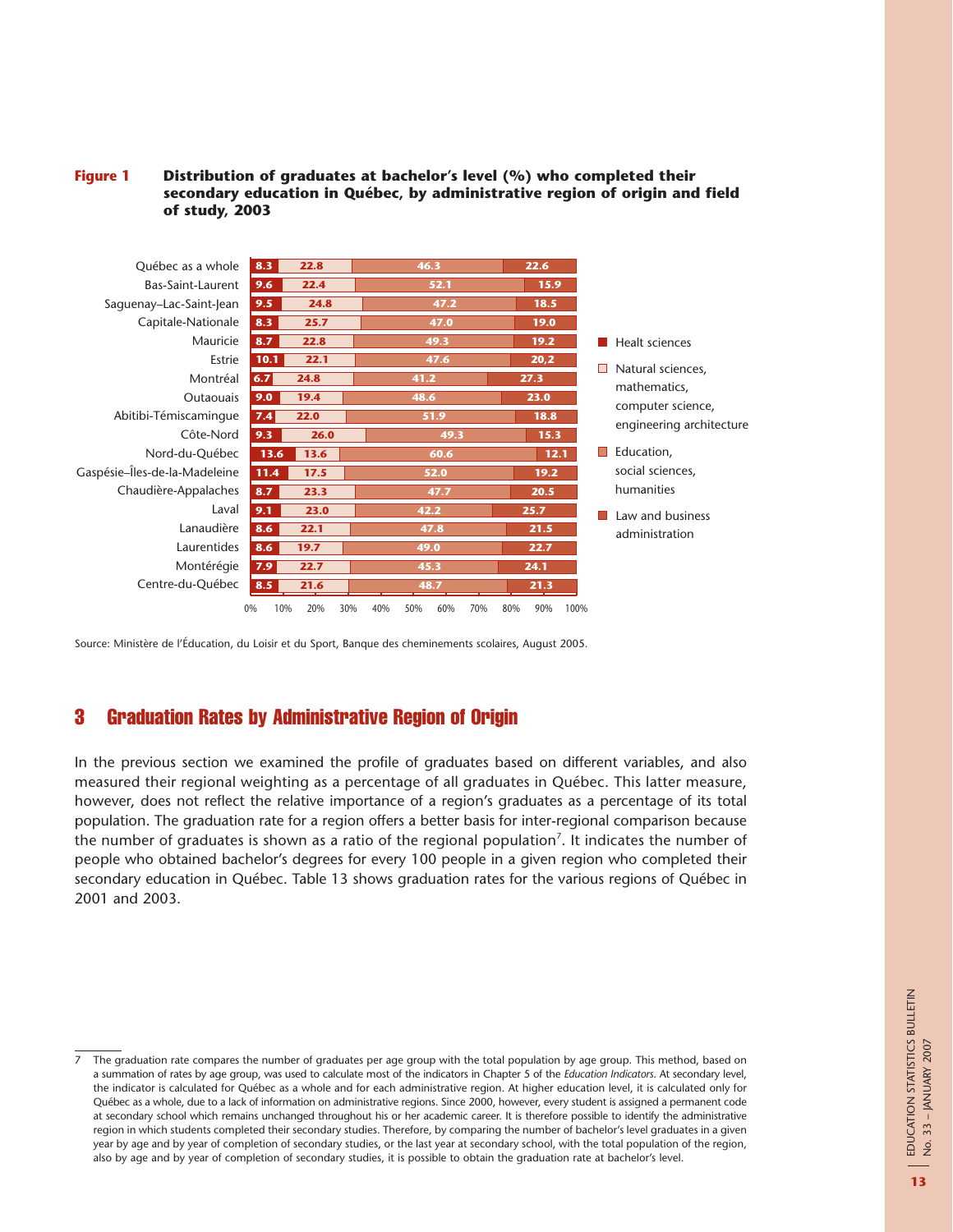For Québec as a whole, the bachelor's level graduation rate increased slightly between 2001 and 2003, from 22.4% to 23.3% $^{\rm 8}.$  The increase was due mainly to women, whose graduation rate increased from 27.8% to 29.5% during the period, while the rate for men remained basically stable at around 17.5%.

In 2003, the Capitale-Nationale, Montréal and Laval regions recorded the highest rates. Of every 100 people from the Capitale-Nationale region who completed their secondary education in Québec, nearly 30 obtained bachelor's degrees (22.8% of boys and 37% of girls). In Montréal, the figure was 26.7%, and in Laval, 26.2% (see Figure 2).

Remote regions such as Abitibi-Témiscamingue, Côte-Nord, Gaspésie–Îles-de-la-Madeleine and Norddu-Québec recorded the lowest graduation rates, ranging from 9.4% (Nord-du-Québec) to 17.5% (Côte-Nord). The Outaouais region reported a rate of just 14.7% in 2003, but this is probably an underestimate because many people from this particular region probably studied in a university in Ontario. Rates for the other regions were close to the mean, except for Lanaudière and the Laurentides, both of which reported figures of slightly less than 20%.

|                               |              | 2001       |              | 2003         |            |              |  |
|-------------------------------|--------------|------------|--------------|--------------|------------|--------------|--|
| <b>Region of origin</b>       | <b>Total</b> | <b>Men</b> | <b>Women</b> | <b>Total</b> | <b>Men</b> | <b>Women</b> |  |
| Québec as a whole             | 22.4         | 17.4       | 27.8         | 23.3         | 17.5       | 29.5         |  |
| <b>Bas-Saint-Laurent</b>      | 21.6         | 16.2       | 27.5         | 21.8         | 13.6       | 30.5         |  |
| Saguenay-Lac-Saint-Jean       | 21.5         | 17.4       | 26.0         | 22.1         | 16.7       | 28.0         |  |
| Capitale-Nationale            | 28.3         | 23.3       | 33.4         | 29.8         | 22.8       | 37.0         |  |
| Mauricie                      | 23.3         | 17.5       | 29.3         | 21.7         | 16.4       | 27.3         |  |
| <b>Estrie</b>                 | 20.0         | 15.4       | 24.9         | 21.7         | 15.9       | 27.8         |  |
| Montréal                      | 26.0         | 21.1       | 31.0         | 26.7         | 22.2       | 31.5         |  |
| <b>Outaouais</b>              | 13.9         | 9.9        | 18.2         | 14.7         | 9.1        | 20.6         |  |
| Abitibi-Témiscaminque         | 15.6         | 10.7       | 20.7         | 17.2         | 12.0       | 22.7         |  |
| Côte-Nord                     | 13.9         | 10.0       | 18.0         | 17.5         | 11.5       | 23.8         |  |
| Nord-du-Québec                | 7.0          | 4.8        | 9.3          | 9.4          | 5.0        | 13.9         |  |
| Gaspésie-Îles-de-la-Madeleine | 15.0         | 10.8       | 19.6         | 13.9         | 7.3        | 20.7         |  |
| Chaudière-Appalaches          | 21.3         | 15.6       | 27.3         | 22.9         | 16.7       | 29.5         |  |
| Laval                         | 23.6         | 18.2       | 29.2         | 26.2         | 20.1       | 32.7         |  |
| Lanaudière                    | 17.6         | 13.2       | 22.3         | 19.1         | 14.6       | 24.1         |  |
| Laurentides                   | 18.0         | 13.1       | 23.2         | 19.0         | 13.7       | 24.6         |  |
| Montérégie                    | 22.3         | 17.7       | 27.2         | 22.8         | 17.2       | 28.8         |  |
| Centre-du-Québec              | 16.3         | 12.3       | 20.7         | 20.4         | 14.2       | 27.0         |  |

#### **Table 14 Graduation rate at bachelor's level (%), by administrative region of origin and by gender, 2001 and 2003**

<sup>8</sup> We considered only those graduates who completed their secondary education in Québec, and the graduation rates shown here therefore differ from the 2003 figure published by the MELS (27.7%). (See point 5.7, *Education Indicators*, 2005 Edition).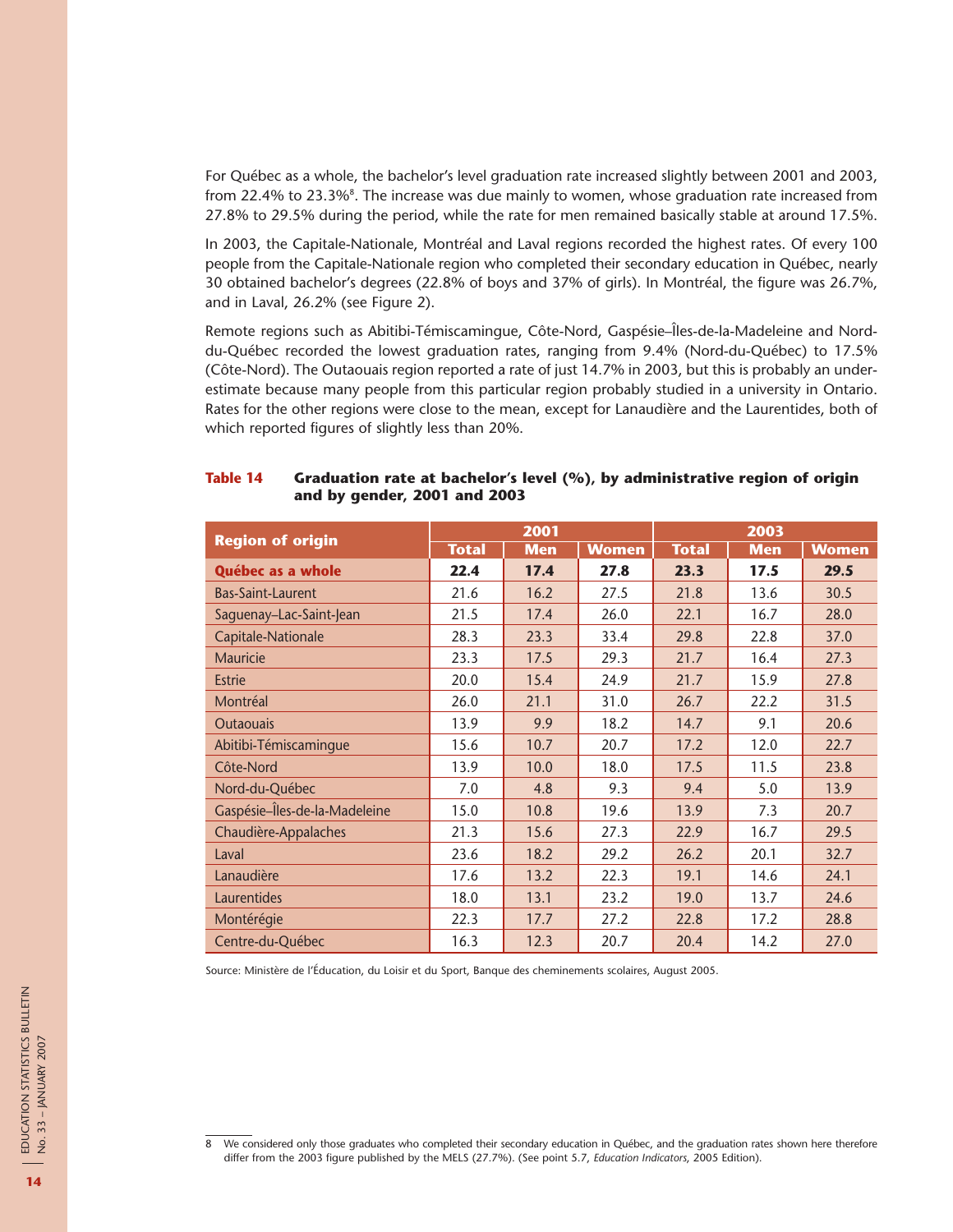The regional disparities observed may be linked to isolation, but also to other causes, notably the socioeconomic milieu from which individuals come. Table 15 indicates that a higher percentage of graduates come from advantaged backgrounds. While approximately 30% of the Québec population is listed as having an advantaged background $^{\circ}$ , 42.7% of graduates in 2003 came from this background $^{\text{10}}$ . On the other hand, slightly less than 20% of graduates came from a disadvantaged area, which accounts for approximately 30% of the population.

Men (45.8%) seemed slightly more likely than women (40.7%) to come from advantaged areas. Also, 21% of female graduates at the bachelor's level were from disadvantaged areas compared to 17.5% of male graduates at the bachelor's level. This could be explained in part by the fact that a lower percentage of men than women stay in school to complete their secondary school and college studies. The results shown in Table 15 could thus be attributed to greater selection bias with regard to men.

| Socioeconomic level          | <b>Men</b> |               | <b>Women</b> |                            | <b>Total</b> |       | <b>Total</b><br>population |
|------------------------------|------------|---------------|--------------|----------------------------|--------------|-------|----------------------------|
|                              | n          | $\frac{0}{0}$ | n            | $\overline{\mathcal{O}}_0$ | n            | $\%$  | $\%$                       |
| Privileged level             | 3 8 0 5    | 45.8          | 5 3 6 4      | 40.7                       | 9 1 6 9      | 42.7  | $\approx$ 30.0             |
| Average situation            | 3 0 4 8    | 36.7          | 5 0 5 9      | 38.4                       | 8 1 0 7      | 37.7  | $\approx$ 40.0             |
| Underprivileged level        | 456        | 17.5          | 2 7 6 6      | 21.0                       | 4 2 2 2      | 19.6  | $\approx$ 30.0             |
| Total bachelors <sup>1</sup> | 8 3 0 9    | 00.0          | 13 189       | 100.0                      | 498<br>21    | 100.0 | 100.0                      |

## **Table 15 Distribution of 2003 bachelor's level graduates who completed their secondary school studies in Québec, according to socioeconomic background**

1 Only certain bachelor's level graduates have been included, specifically those whose administrative region of origin and population unit of residence were known when they earned their secondary school diploma, or in the last year they were enrolled in general education in the youth sector.

Sources: Ministère de l'Éducation, du Loisir et du Sport, Banque des cheminements scolaires, August 2005

Ministère de l'Éducation, du Loisir et du Sport, DRSI, special compilation of 1996 census data, October 2006

The distribution of administrative regions of origin, according to socioeconomic levels in 1996<sup>11</sup>, reveals a certain connection between these levels and the graduation rates. Some of the highest bachelor's level graduation rates are in the Capitale-Nationale and Laval regions (see Table 14). These regions were also considered to be the most advantaged regions in 1996 compared to the rest of Québec (see Table 16). The Montréal region also has a high bachelor's level graduation rate even though it is more disadvantaged. However, there is a broad spectrum of socioeconomic levels in this region. In addition, this region has the advantage of having many educational institutions.

Socioeconomic poverty, calculated by population unit, is determined using an index (IMSE), based on the percentage of mothers without a diploma (two-thirds of the index weighting) and economic inactivity of the parents. The level of inequality is established using a decile rank for each unit. The socioeconomic backgrounds for ranks 1, 2 and 3 are considered to be advantaged backgrounds. At the opposite end of the scale, those in ranks 8, 9 and 10 are deemed disadvantaged. For more information on the school population map and poverty indices, see the *2003 School Population Map* (2005 edition), published

by the MELS (http://www.mels.gouv.qc.ca/stat/Indice\_defav/index\_ind\_def.htm) and *The School Population Map and Poverty Indices*, Education Statistics Bulletin No. 26 (http://www.mels.gouv.qc.ca/stat/Bulletin/index.htm#26).

<sup>10</sup> The levels presented in Table 15 are calculated according to the population unit where graduates lived while earning their secondary diploma, or during the last year enrolled in general education in the youth sector.

<sup>11</sup> This is the average socioeconomic index (IMSE) of the population units in the administrative region weighted according to the number of families in each unit. The lower the IMSE value, the more advantaged the area is considered to be.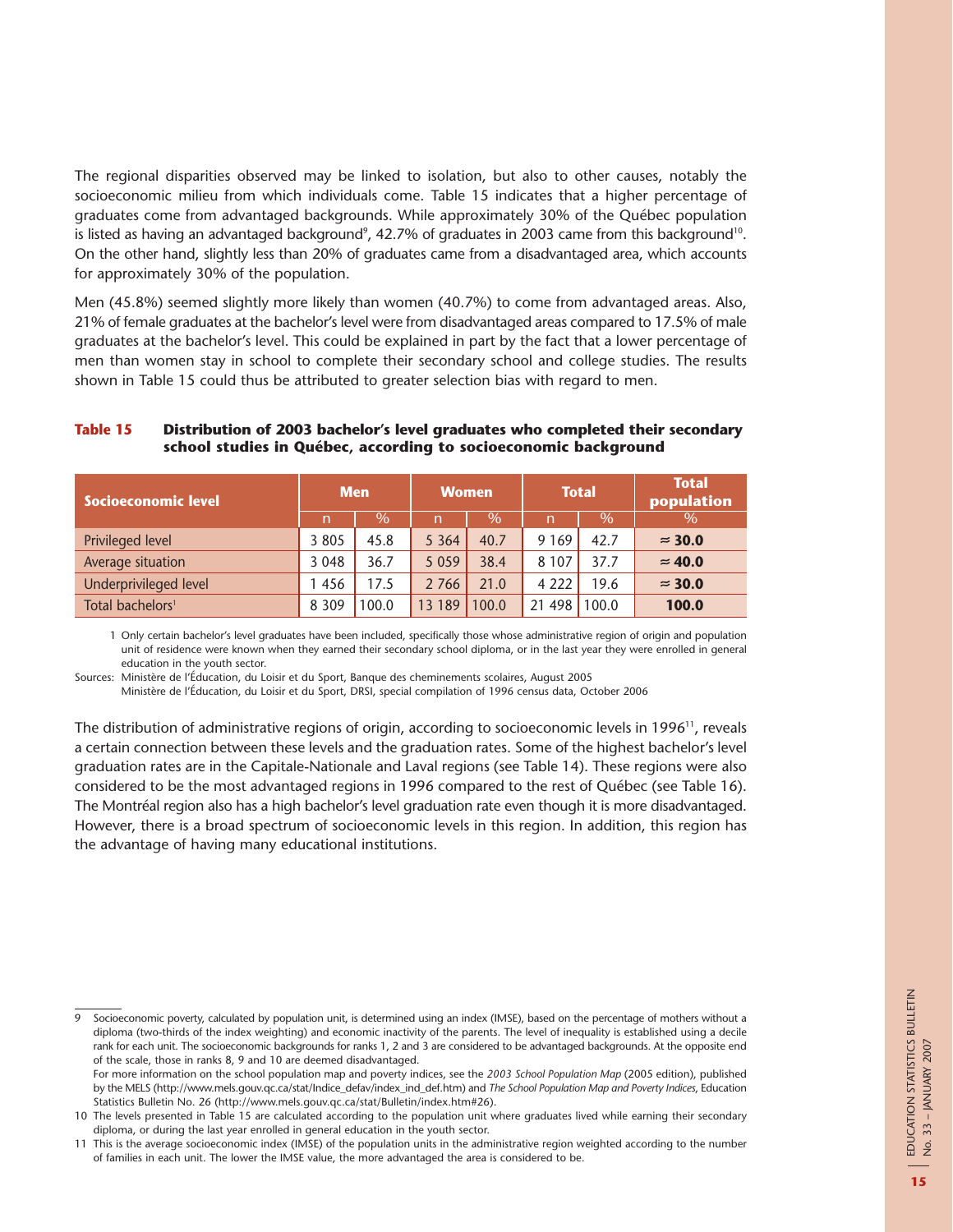In contrast, remote regions with low socioeconomic levels do not seem to produce many bachelor's level graduates. Indeed, the Abitibi-Témiscamingue, Côte-Nord, Gaspésie–Îles-de-la-Madeleine and Nord-du-Québec regions had some of the lowest bachelor's level graduation rates, combined with lower socioeconomic levels than those of other regions. While the Outaouais region is not very disadvantaged, it also had a low bachelor's level graduation rate. As mentioned above, the bachelor's level graduation rate is probably underestimated for this region, given the proximity of Ontario universities.

| <b>Région of origin</b>       | <b>Average IMSE 1996</b> |
|-------------------------------|--------------------------|
| Québec as a whole             | 21.37                    |
| <b>Bas-Saint-Laurent</b>      | 23.80                    |
| Saguenay-Lac-Saint-Jean       | 22.07                    |
| Capitale-Nationale            | 15.48                    |
| <b>Mauricie</b>               | 22.17                    |
| <b>Estrie</b>                 | 20.90                    |
| Montréal                      | 24.56                    |
| <b>Outaouais</b>              | 20.21                    |
| Abitibi-Témiscaminque         | 26.37                    |
| Côte-Nord                     | 29.62                    |
| Nord-du-Québec                | 35.52                    |
| Gaspésie-Îles-de-la-Madeleine | 31.18                    |
| Chaudière-Appalaches          | 20.25                    |
| Laval                         | 16.87                    |
| Lanaudière                    | 21.12                    |
| Laurentides                   | 21.30                    |
| Montérégie                    | 18.93                    |
| Centre-du-Québec              | 22.11                    |

#### **Table 16 Distribution of administrative regions of origin according to the weighted average IMSE in 1996**

Source: Ministère de l'Éducation, du Loisir et du Sport, DRSI, special compilation of census data from 1996, October 2006.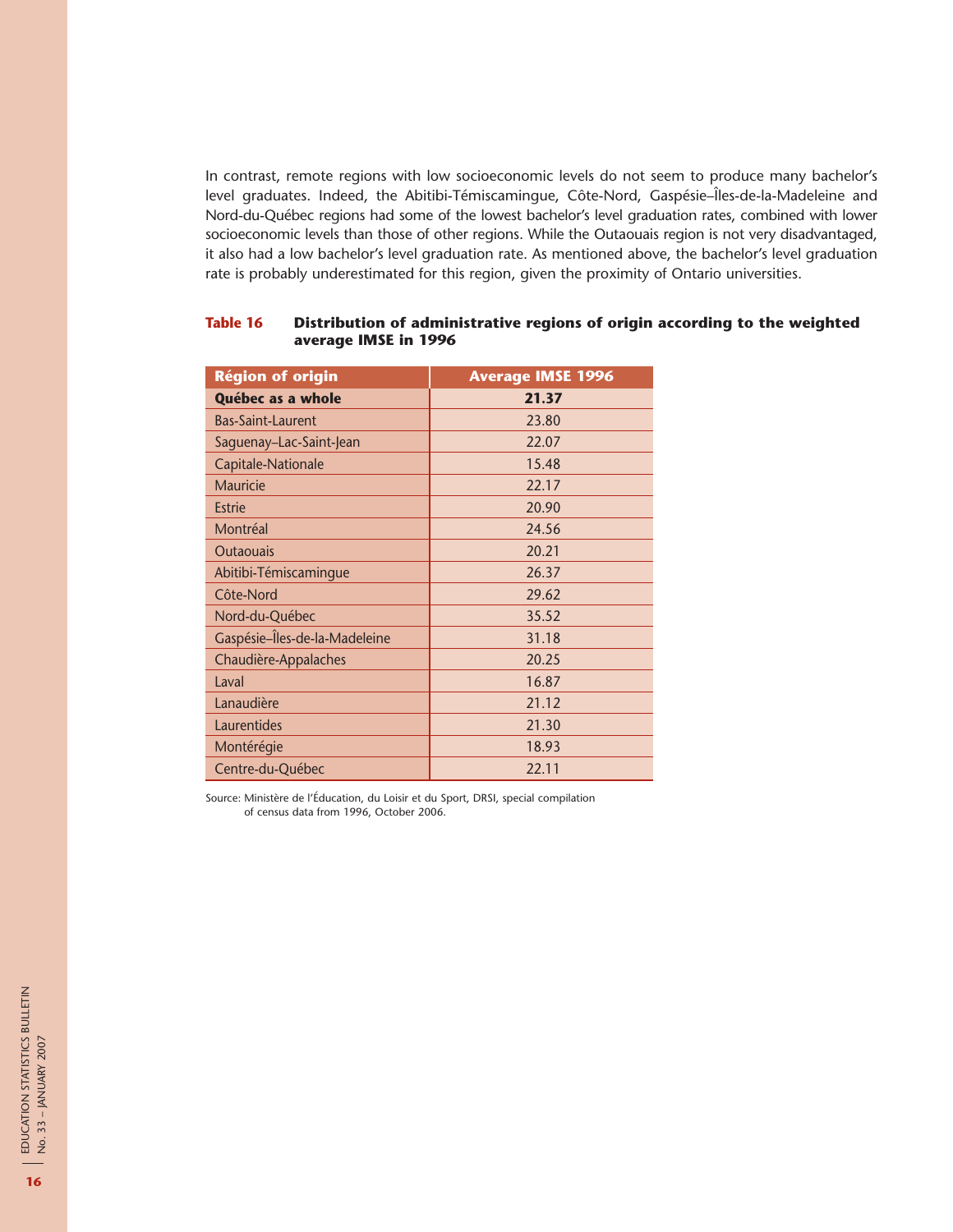# **Conclusion**

Some 23 400 of Québec's 28 959 bachelor's level graduates in 2003 had completed their secondary education in Québec, and 61.7% were women. This reflects a trend that emerged in 1983, the year in which the graduation rate for women first equalled that for men. The rate has continued to progress steadily ever since. Regional calculations also show that the number of woman graduates has increased in the remote regions of Québec.

The average age of bachelor's level graduates who completed their secondary education in Québec was 24.4 years. The average age was highest in the more popular fields of study, such as education, social sciences and the humanities. These same fields accounted for 46.3% of all bachelor's level graduates in 2003, although the figure was somewhat higher – above 50% – in the remote regions.

This study has also shown that many graduates obtained their degrees from region located close to their region of origin. Regional graduation rates tended to be lower in the remote regions. In 2003, the highest graduation rates at bachelor's level were recorded in the Capitale-Nationale, Montréal and Laval regions. The male-female difference also tended to be greater further from the large cities. This was particularly true for the Bas-Saint-Laurent and Gaspésie–Îles-de-la-Madeleine regions where, in 2003, more than twice as many women as men obtained bachelor's degrees.

Regional disparities may be attributed to distance, but also to other causes, particularly the individuals' socioeconomic background. The most advantaged regions, namely Capitale-Nationale and Laval, also have the highest bachelor's level graduation rates. In contrast, the most disadvantaged regions also have the lowest bachelor's level graduation rates.

## **For information**

Nathalie Deschênes Direction de la recherche, des statistiques et des indicateurs  $Tel \cdot 4186464503$ 

Luc Beauchesne Direction de la recherche, des statistiques et des indicateurs Tel. : 418 644-6680

Antoine Kouadio N'Zué Luc Beauchesne Direction de la recherche, des statistiques et des indicateurs Tel. : 418 644-6768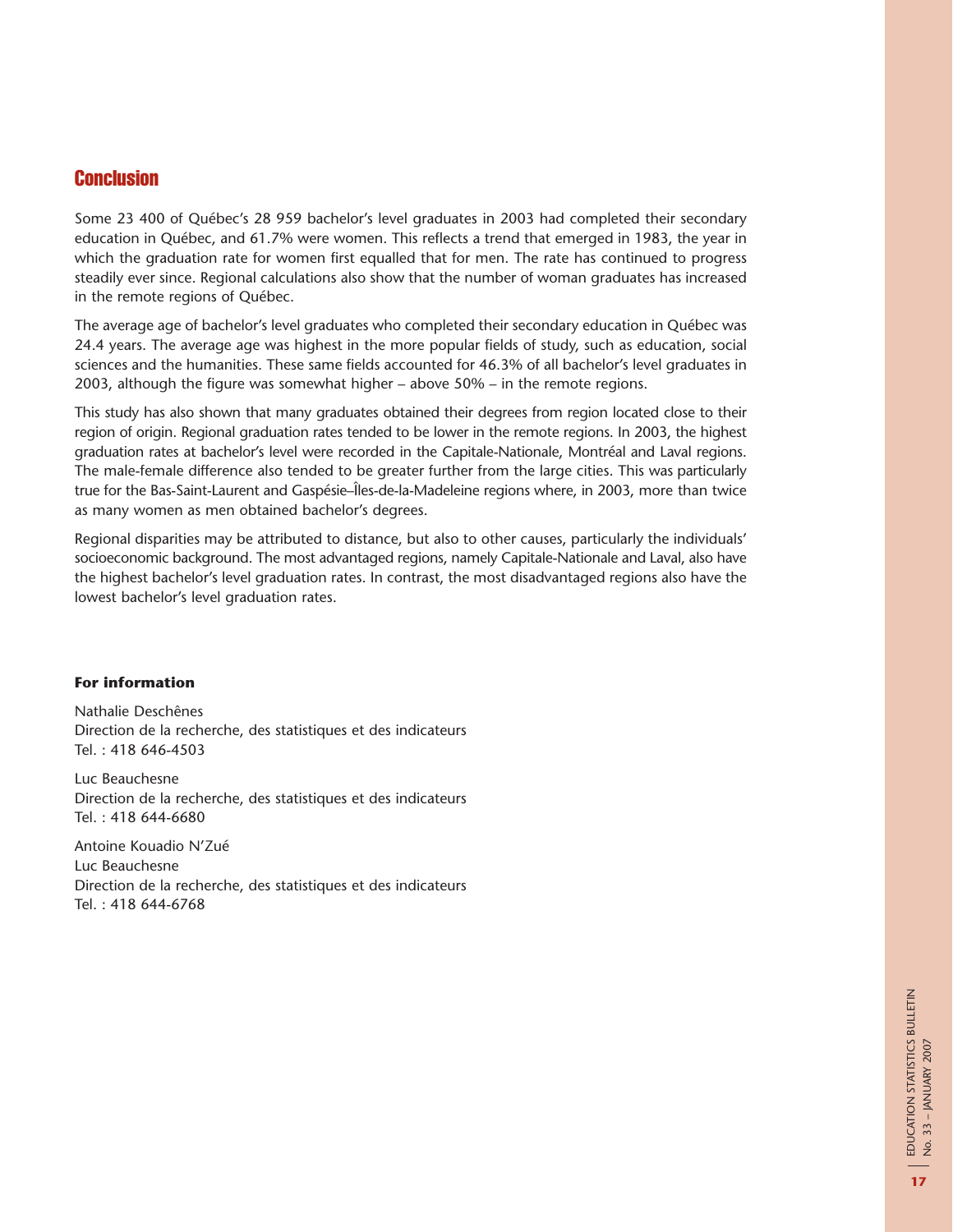

#### **Figure 2 Graduation rate (%) at bachelor's level by administrative region of origin and by gender, 2003**

Ministère de l'Éducation, du Loisir et du Sport, Direction de la recherche, des statistiques et des indicateurs

**April 2006** 

## **List of administrative regions**

- 01 Bas-Saint-Laurent
- 02 Saguenay–Lac-Saint-Jean
- 03 Capitale-Nationale
- 04 Mauricie
- 05 Estrie
- 06 Montréal
- 07 Outaouais
- 08 Abitibi-Témiscamingue
- 09 Côte-Nord
- 10 Nord-du-Québec
- 11 Gaspésie–Îles-de-la-Madeleine
- 12 Chaudière-Appalaches
- 13 Laval
- 14 Lanaudière
- 15 Laurentides
- 16 Montérégie
- 17 Centre-du-Québec

Note: See table 14 for percentages.